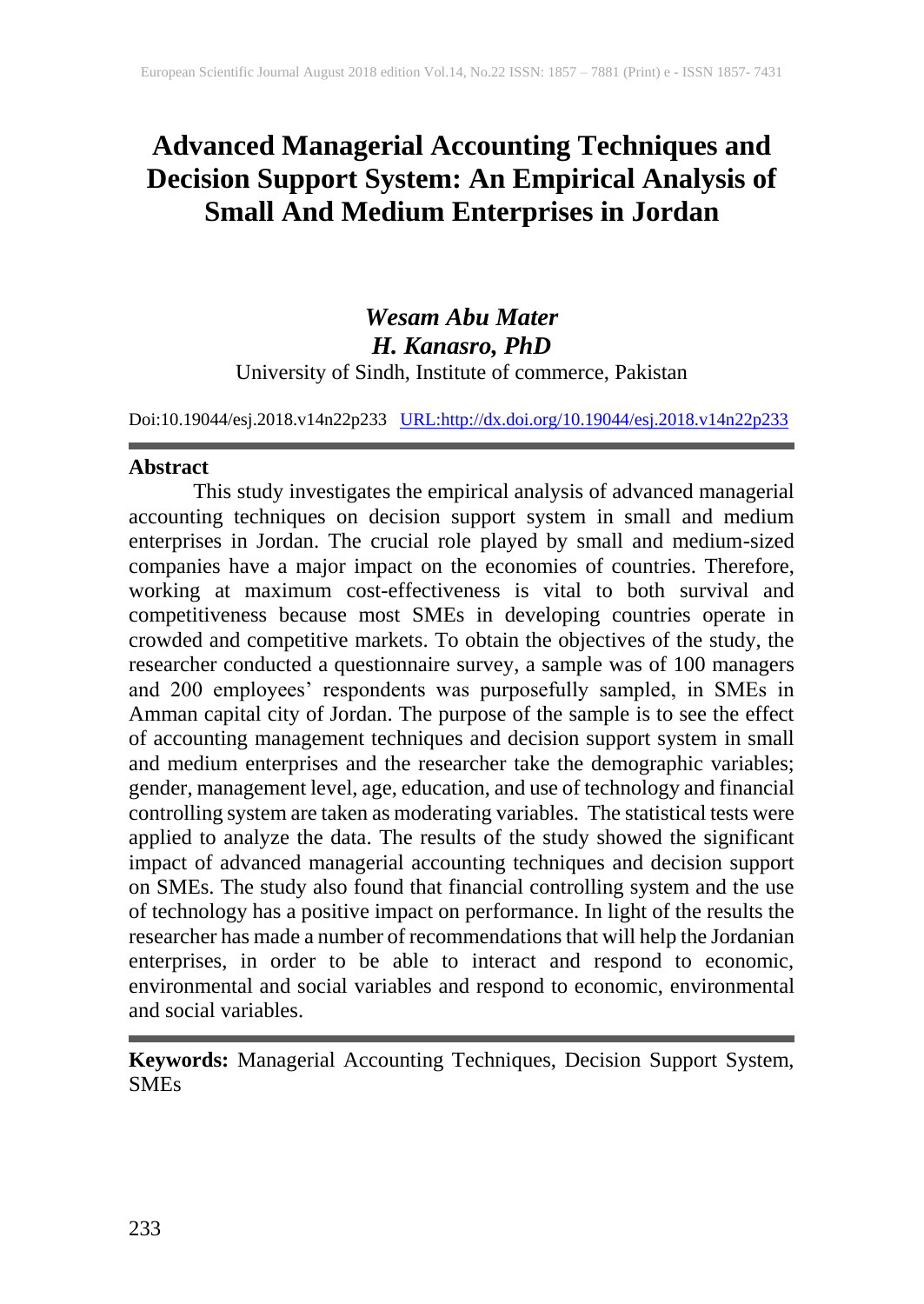# **Introduction:**

The world witnessed in the field of business and trade a rapid advance in technology, competition faced by the organizations in the use of managerial accounting techniques to reduce the cost, which in turn is an important development in determining the cost accurately for each of the products, goods and services. It also contributes in about 55% of the state budget (Al Sayyed, 2015).

On other hand, Al-Khfsh (2015) explained that the small and medium institutions contribute in about 50-70% of the GDP in the advanced countries, and 39% in the middle-income economies, and 16% in the developing countries. Additionally, Jordan is likewise as many other countries depends on the raising of their economy on Small & Medium Enterprises .

According to (Solomon, 2015) the managerial accounting techniques are a renewable science because of the methods and visions and analyses are many of the modern sciences and can be updated constantly and has an effective role and influence in supporting managers and support in planning and control and evaluate performance and make appropriate decisions. Administrative, accounting began to turn from the traditional entrance to the contemporary entrance where its concepts, dimensions, methods and frameworks evolved to suit the requirements of modern times and the needs of management. A variety of reasons have led to the development of managerial accounting methods, such as the emergence of intense competition among companies producing similar goods, the diversity and multiplicity of consumer tastes, which have increased the proportion of commodity mix and the high proportion of indirect costs for direct costs. Information in light of the economic, environmental and technological changes, many modern financial accounting tools have emerged,

-Activity based costing.

-Target costs.

-Customer profitability analysis.

-Balanced Scorecard

-Just in time

All that is due to the growth factors in the business environment and the barriers in front of the market, property rights, and stationary legislative environment which generally shows a relation between economic growth and the amount of the contribution the small and medium institutions. according to (Al Sayyed, 2015) globalization that have occurred in the area of business has led to the complexity of the administrative procedures of the planning, organizing, directing and controlling, as well as decision-making, due to the diversity of activities carried out by a single company. So increased importance of the use of managerial accounting techniques that enable companies to verify the effective use of available resources to achieve the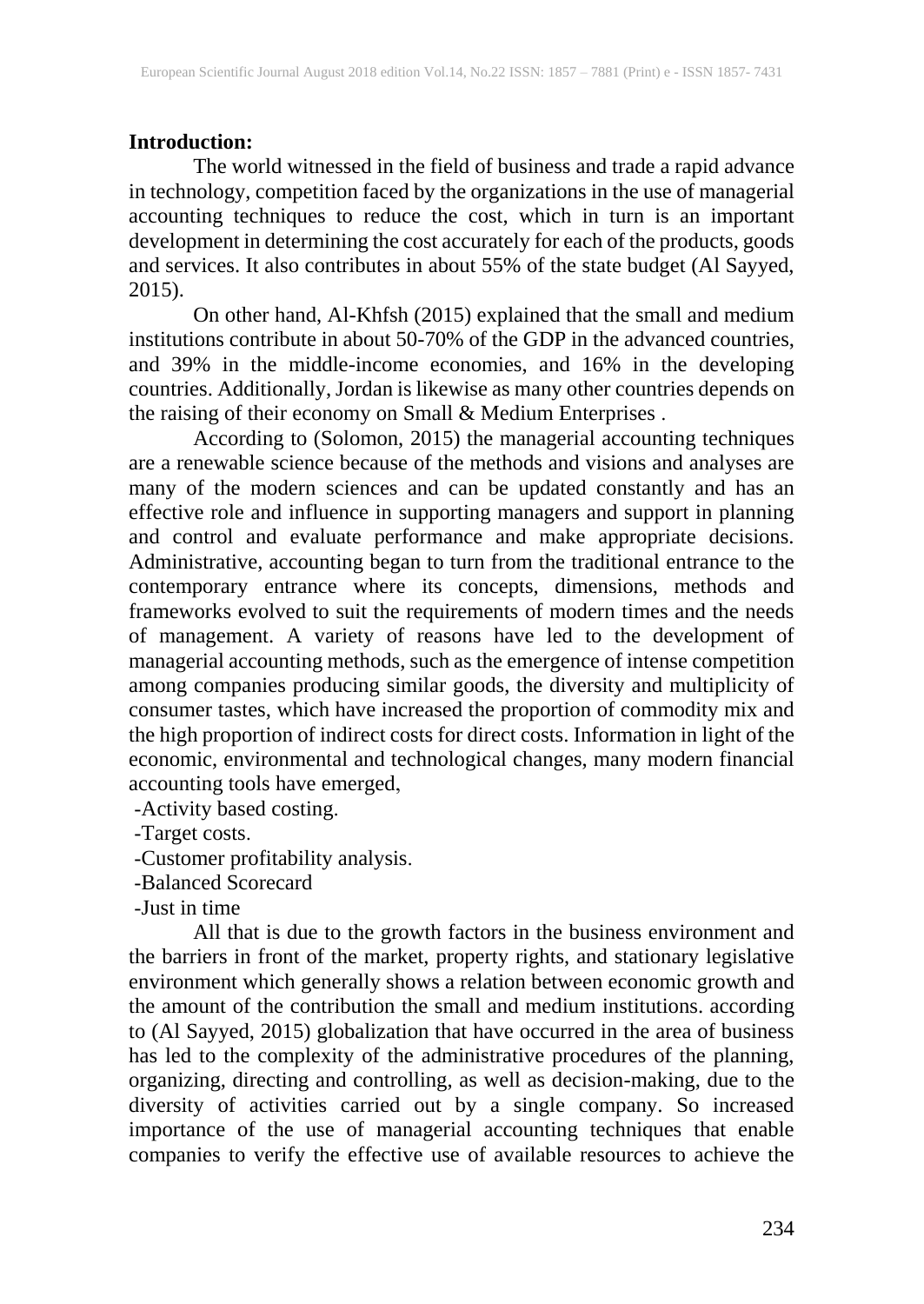desired goals and using methods to collect information that would help to make sound decisions that reduce the cost of production. The fundamental reason for accounting techniques is helping somebody decide. Despite who is managers level make decision, the comprehension of accounting techniques takes into account a more educated, and better, decision (Horngren, Sundem and Stratton, 2002:4). In spite of the fact that all accounting is money related in the good judgment, the term managerial accounting is risen to improve to a substantial degree the information gave by financial accounting. Be that as it may, it does not supplant financial accounting rather it supplements the financial accounting by serving essential accounting information to the management. Management Accounting would thus be able to be characterized as the way toward distinguishing, measuring, gathering, examining, getting ready, translating, and conveying data that enables directors to satisfy hierarchical targets (Horngren et al., 2002:5). Clear comprehension of managerial accounting has been given by the Management Accounting Team of the Anglo-American Council of Productivity (Maheshwari, 1989: A.8) as "management Accounting is the introduction of accounting information so as to help management in the making of arrangement and in the everyday operations of an endeavor." So one might say that the most concerning components of management accounting are the arrangement and utilization of accounting information by directors inside association; and encouraging the supervisors in their basic leadership and administration control capacities, arranging financial execution and enhancing gainfulness.

### **Literature review:**

According to the (Al Mansoor, 2010), management accounting techniques and requirements of strategic management can be seen the relationship between methods and techniques of management accounting and the required strategic management of information to achieve competitive advantages and thus the management accounting techniques that could lead to (improve product design, or change in the specifications and characteristics of the materials or modification in the operating modalities).

Zumlot (2013) says that the main functions of the managerial accounting techniques to planning and decision-making where you play management accounting oversight role, and performance evaluation, so accounting administrative several extension methods for decision-makers are used at different levels in the organizational structure of economic unity informative and appropriate to make decisions, whether routine or nonroutine, but with many of the developments in the modern manufacturing environment and the consequent radical changes become an important managerial accounting technique for all companies to achieve the desired goals.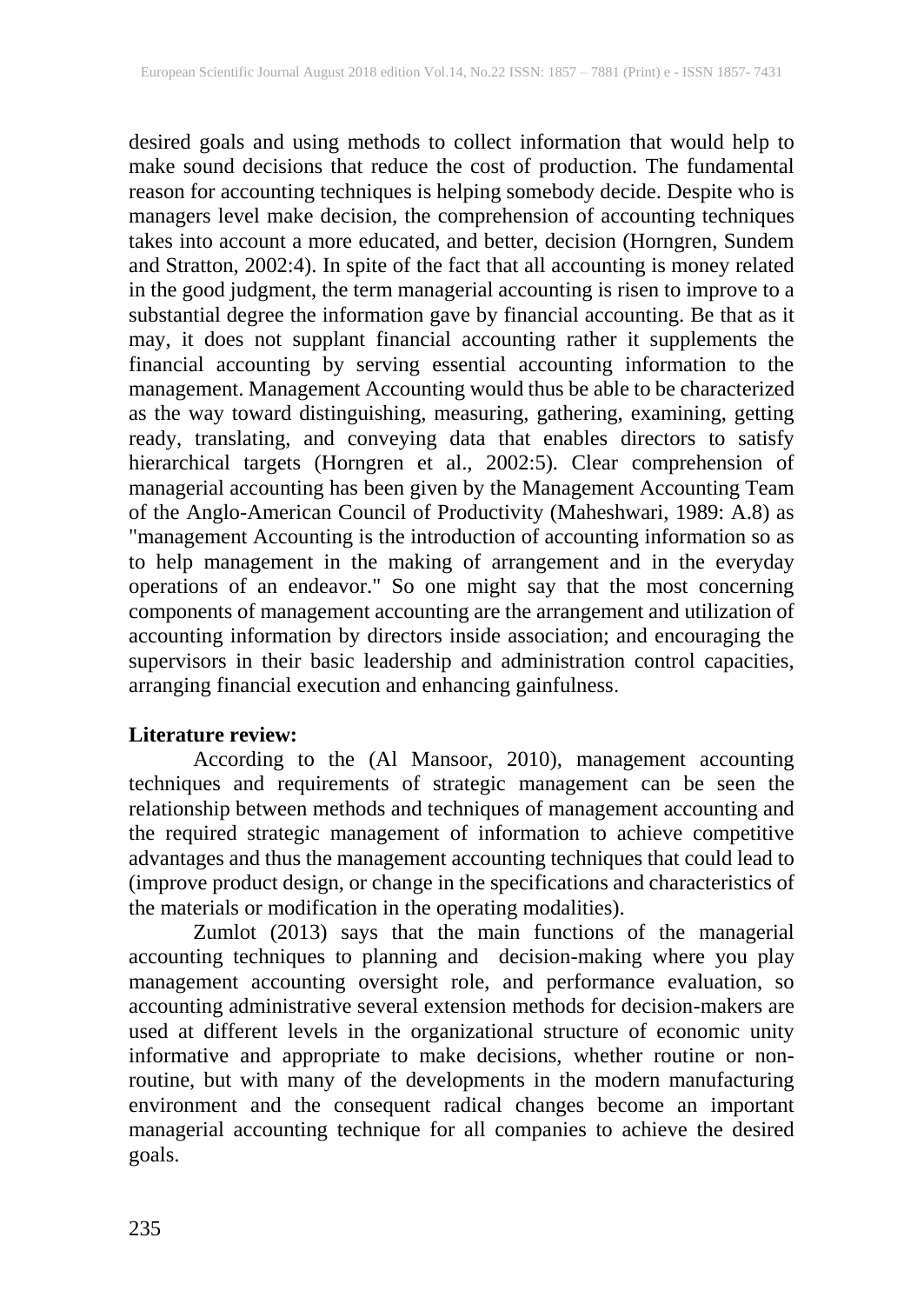(Maqbool -Ur- Rehman, 2011) examined the impact of the utilization of management accounting practices on firm gainfulness utilizing a study. Item value, quality, separation, direction changes, innovation and after-deals benefit were estimations of states of rivalry. He found that under intense rivalry customary management accounting practices were more as often as possible utilized as a part of Pakistani assembling firms than contemporary ones. For example, Pakistani organizations favored capital planning methods especially payback period and profit for deals to basic leadership and to assess divisional execution.

Al & McLellan (2011) investigated the current status of management accounting practices and the ranking by managers of the benefits obtained from the practices using surveys and interviews of senior financial managers in manufacturing companies. Their results indicated that Egyptian manufacturing organizations retained and believed in traditional MAPs which were thought to be suitable in an unstable economy. However, the benefits of advanced MAPs have been increasingly recognized by the managers.

Pepe (2011) argues that advanced technology has strengthened administrative accounting capabilities to interpret data efficiently and effectively. Computers and accounting software have completely changed the industry. With programs like Microsoft Excel, an accountant now had an electronic spreadsheet. The need for adding machines, calculators, ledgers and pencils were eliminated. The job became less annoying with less margin for error. Financial controls help internal control and the operations team have confidence in the numbers reported to management and help protect the assets of the organization. Strong financial controls will allow reliable financial reporting throughout the system, which will make the accounting process more sound financial management. Strong controls also provide more public assurance that the accounting data are correct and the money is better protected against possible fraud. That in turn leads to greater profits for the operations.

Al-Omiri, & Drury (2007) has led a paper which has been not able build up solid connections between ABC appropriation and those logical elements that have been recognized in the writing that are helpful for the selection of ABC frameworks. Results show that larger amounts of cost framework advancement are decidedly connected with the significance of cost data, degree of utilization of other inventive administration bookkeeping procedures, power of the aggressive condition, measure, degree of the utilization of JIT/lean creation systems and the kind of business division.

## **Problem of the study:**

Management accounting techniques play a prominent role in the decision-making process that has an impact on SMEs, which in turn affect the national economy because its importance in providing jobs, as well as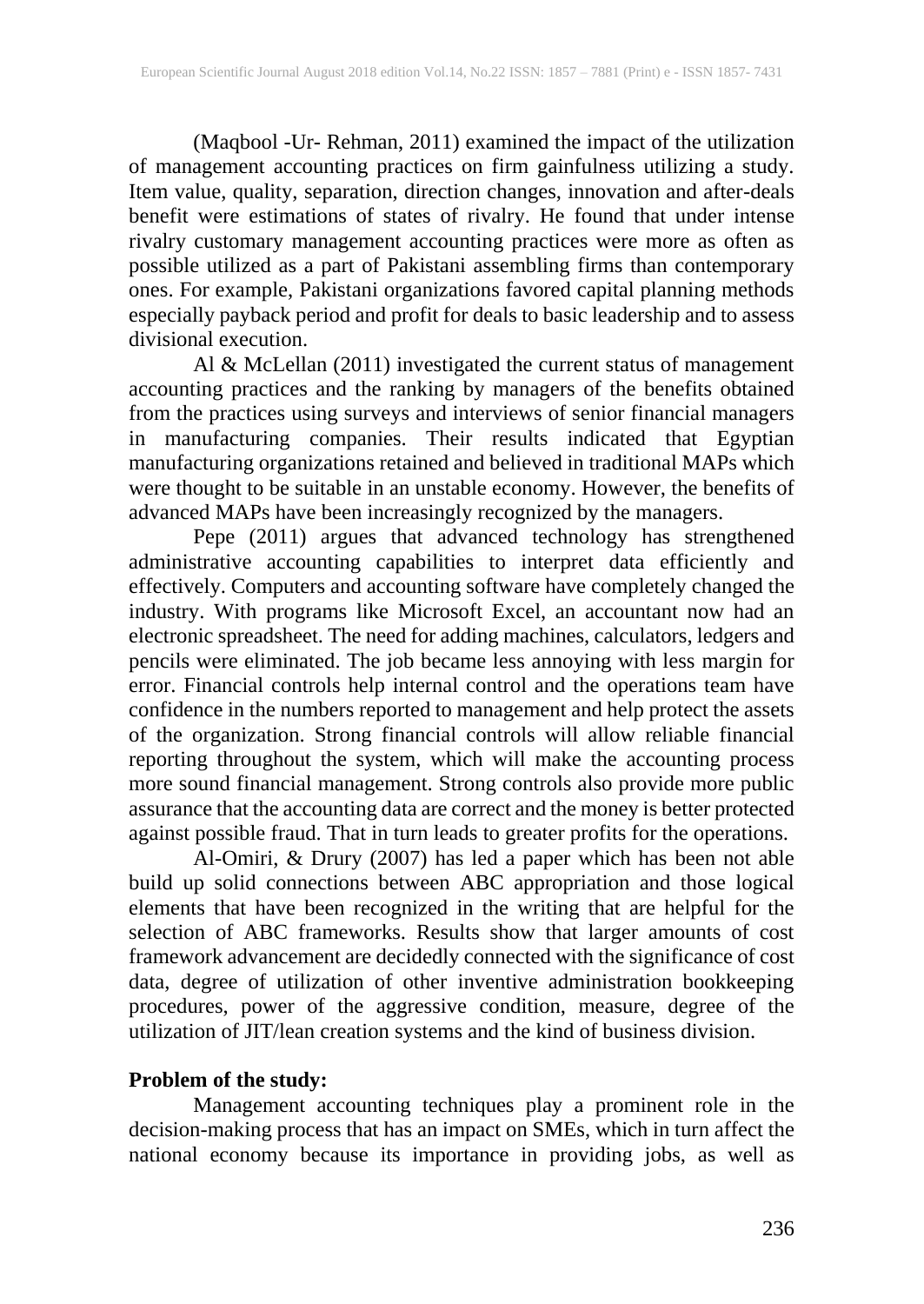providing the production and services. The problem of the study is to identify the effectiveness of management accounting techniques on small and mediumsized enterprises and to help the owners or managers to become pilot projects.

# **Objectives of the study:**

The study aims to see enterprises in Jordan efficiently use managerial accounting techniques (MAT) to help managers with information relevant to decision making. In a broader context, it is planned:

*To evaluate the functions of Managerial Accounting Techniques on the decision support system.*

*To examine how technology impacts on managerial accounting techniques.*

*To measure the effect of the financial controlling system on advanced managerial accounting techniques.* 

# **Hypotheses of the study:**

In the light of the research problem and research objectives, the following hypotheses are formulated.

H1: *Managerial Accounting Techniques functions have significant impact on the decision-support system.* 

H2: *Technology has a significant impact on Management Accounting techniques.*

H3: *Financial controlling system has significant impact on Managerial Accounting Techniques.*

# **Research Methodology:**

Research methodology utilized for this examination, the sources and strategies for information gathering, and the limitations and issues that have been researched. Methodological and philosophical suppositions in view of the distinctive systems for this exploration will be considered, surveyed and supported. There are a few strategies that could be utilized and the significance of methodological ways to deal with consider managerial techniques and decision support system in SMEs. In parliamentary law to accomplish the exploration destinations; the suitable logical technique ought to be embraced. So that, the outcomes and decisions about the exploration topic could be taken out. All things considered, this examination contemplate begins with the research statement, joined by the improvement and figuring the research hypotheses, development of the questionnaire, primary data gathering, analyzing, interpretation ends with getting results and ends about the research subject matter. The sample consisted of 100 SMEs from Amman, capital of Jordan. The data were collected from the managers and employees of SMEs by survey method. The prediction variables are made according to the research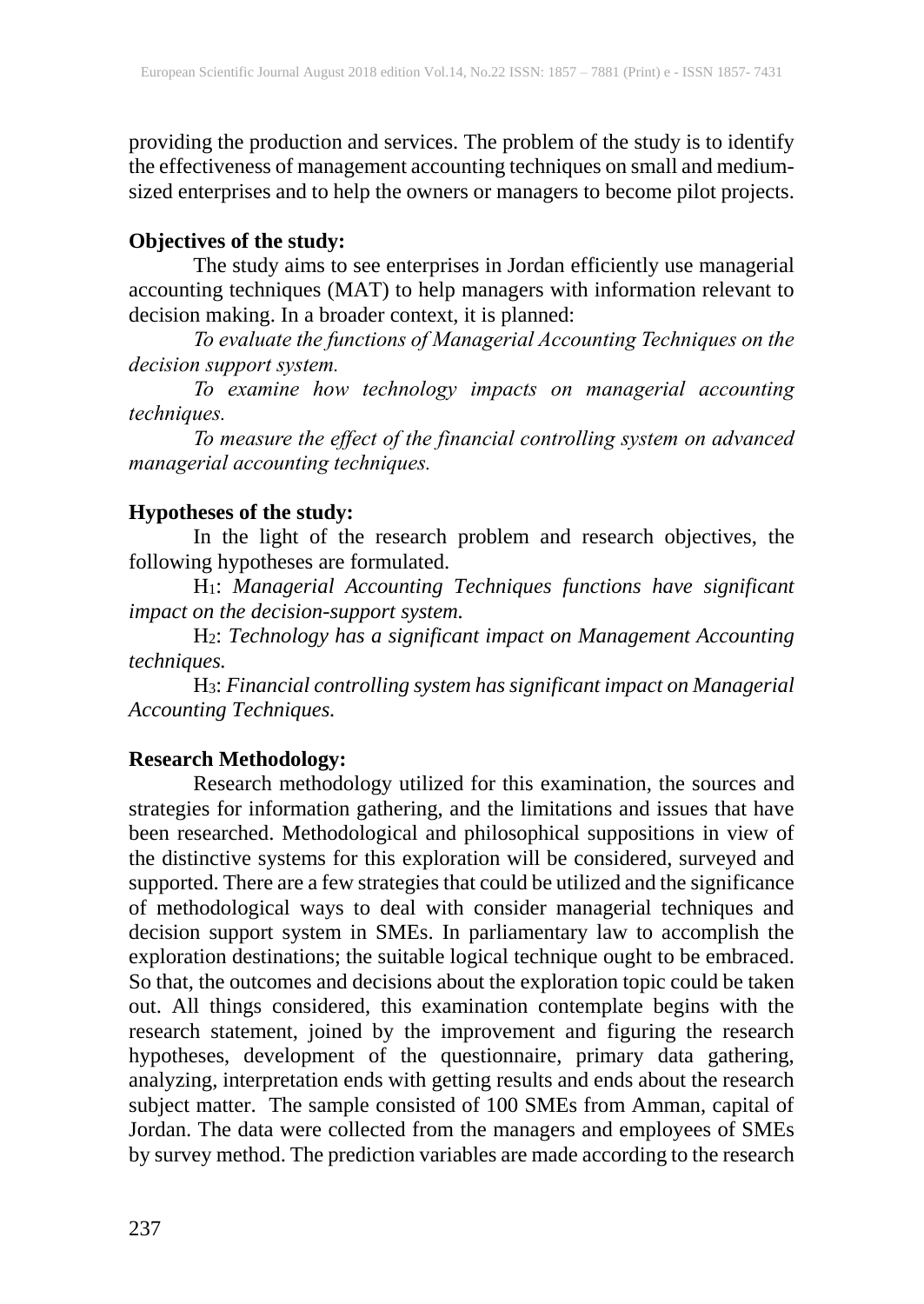hypotheses and are designed in a closed structure questionnaire of five-point Likert hierarchy scale. This method was taken to indicate the number of events for each option chosen by the respondents on the same prediction variable. Each respondent was allowed to take only one single questionnaire, the director has entered into a manager and the employee has entered into an employee. The analytical process of quantitative primary data is a statistical analysis of software systems using SPSS. The total distribution of one hundred and six questionnaires was distributed in these firms to be filled with total numbers of their managers (72 Questionnaires in medium enterprises and 34 questionnaires in small enterprises). The researcher attained back 100 filled questionnaires from managers; 70/72 (medium=97%) and 30/34 (small=88%). two hundred and twenty-eight questionnaires were distributed on basis of strata in these firms to be filled by total numbers of their employees (160 Questionnaires in medium enterprises and 68 questionnaires in small enterprises). The researcher obtained 200 filled questionnaires from employees; 142/160 (medium=89%) and 58/68 (small=85%). Consequently, the appropriate research method followed in this work. That is quantitative in nature based on the close-ended structured questionnaire of five point Likert Scale (Strongly agree= 5 to strongly disagree =1) used by Ahmad, (2012) with some modification. The use of Cronbach Alpha coefficient, has reached the degree of reliability for MAT (73%), for advanced technology (73.7%), and for the financial controlling system was (78.9%), which is an acceptable of the reliability rate in order to spread of research results.

### **Findings and Result:**

This part of findings divided into two parts, first part a multiple hierarchical regression that was conducted to control the influence of moderation of variables on the decision support system (DSS). For this purpose, an independent sample of T-test and ANOVA was performed. To obtain deep differences in the groups, the Tukey HSD test was also used. In the second part, a Structural Equation Modelling Technique (PLS-SEM) was used to validate the conceptual model. The Statistical Package for Social Sciences (SPSS) version 21.0 was used for all these tests.

**Table 1**: Managerial accounting techniques in managers to predict level of Decision Support System, after controlling for the influence of demographics in SMEs **Model Summary**

| Model                                                                    | R                 | R Square | Adjusted | R Std. Error of the |  |  |  |
|--------------------------------------------------------------------------|-------------------|----------|----------|---------------------|--|--|--|
|                                                                          |                   |          | Square   | Estimate            |  |  |  |
|                                                                          | .252 <sup>a</sup> | .064     | .024     | 4.48078             |  |  |  |
|                                                                          | .257 <sup>b</sup> | .066     | .016     | 4.49884             |  |  |  |
| a. Predictors: (Constant), Educational level, management levels, Gender, |                   |          |          |                     |  |  |  |
| Age                                                                      |                   |          |          |                     |  |  |  |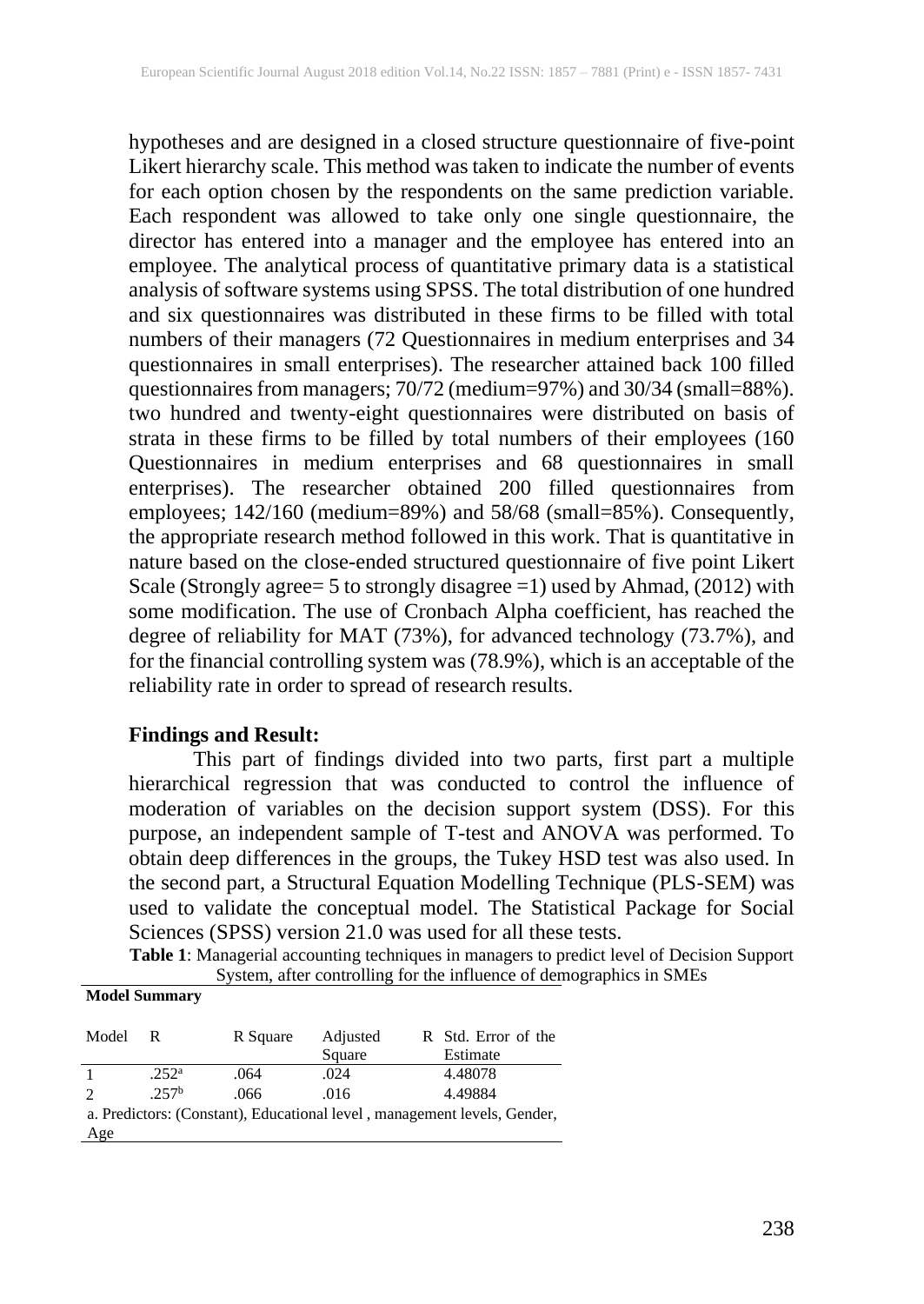|       | Age, Manager Inanagerial accounting techniques<br><b>ANOVA</b> <sup>a</sup> |                |    |             |       |                   |  |  |  |
|-------|-----------------------------------------------------------------------------|----------------|----|-------------|-------|-------------------|--|--|--|
| Model |                                                                             | Sum of Squares | Df | Mean Square | F     | Sig.              |  |  |  |
|       |                                                                             |                |    |             |       |                   |  |  |  |
|       | Regression                                                                  | 129.650        | 4  | 32.412      | 1.614 | .177 <sup>b</sup> |  |  |  |
|       | Residual                                                                    | 1907.350       | 95 | 20.077      |       |                   |  |  |  |
|       | Total                                                                       | 2037.000       | 99 |             |       |                   |  |  |  |
|       | Regression                                                                  | 134.480        | 5  | 26.896      | 1.329 | .259 <sup>c</sup> |  |  |  |
| 2     | Residual                                                                    | 1902.520       | 94 | 20.240      |       |                   |  |  |  |
|       | Total                                                                       | 2037.000       | 99 |             |       |                   |  |  |  |

| b. Predictors: (Constant), Educational level, management levels, Gender, |
|--------------------------------------------------------------------------|
| Age, Manager_ managerial accounting techniques                           |

a. Dependent Variable: Manager - Decision Support system

b. Predictors: (Constant), Educational level , management levels, Gender, Age

c. Predictors: (Constant), Educational level , management levels, Gender, Age, Manager\_ managerial accounting techniques

#### **Coefficients<sup>a</sup>**

| Model |                                                      | <b>Unstandardized Coefficients</b> |            | Standardized<br>Coefficients | T        | Sig. |
|-------|------------------------------------------------------|------------------------------------|------------|------------------------------|----------|------|
|       |                                                      | B                                  | Std. Error | Beta                         |          |      |
|       | (Constant)                                           | 30.986                             | 1.484      |                              | 20.880   | .000 |
| -1    | Gender                                               | $-3.225$                           | 1.925      | $-.301$                      | $-1.675$ | .097 |
|       | management levels                                    | $-1.046$                           | 1.214      | $-.157$                      | $-.862$  | .391 |
|       | Age                                                  | .440                               | 1.122      | .078                         | .392     | .696 |
|       | Educational level                                    | 2.259                              | 1.456      | .292                         | 1.551    | .124 |
|       | (Constant)                                           | 29.218                             | 3.913      |                              | 7.467    | .000 |
|       | Gender                                               | $-3.079$                           | 1.956      | $-.287$                      | $-1.574$ | .119 |
|       | management levels                                    | $-972$                             | 1.229      | $-146$                       | $-.791$  | .431 |
| 2     | Age                                                  | .425                               | 1.126      | .076                         | .377     | .707 |
|       | Educational level                                    | 2.252                              | 1.462      | .291                         | 1.540    | .127 |
|       | managerial .065<br>Manager-<br>accounting techniques |                                    | .134       | .053                         | .489     | .626 |

a. Dependent Variable: Manager\_ Decision Support system

Reports that a hierarchical multiple regression was used to assess the ability of one control measure (managerial accounting techniques in managers) predicting the decision support levels, after checking the impact of demographics. Education Level, Management Level, Gender, Age were entered in the first step, explaining 6.4% of the variance in Decision Support System,  $F = 1.614$ ,  $p < 177$ . Gender and Management level recorded statistically significant t-test value (t-test =  $-1.675$ , and t-test =  $-0.86$  ... respectively). As shown in above table, there is no significant difference in the impact of demographics on control measure as the levels of probability (p) is (.097, .391, .696, .124 respectively), which is more than the significance level of 0.05. After the Managerial Accounting Techniques was entered in step 2, the total variance explained by the model as a whole was 6.6 %.,  $F(4, 95) =$ 1.329, p<.259. The one control measures explained an additional of .2% of the decision-making variance, after demographic control, R-Squared change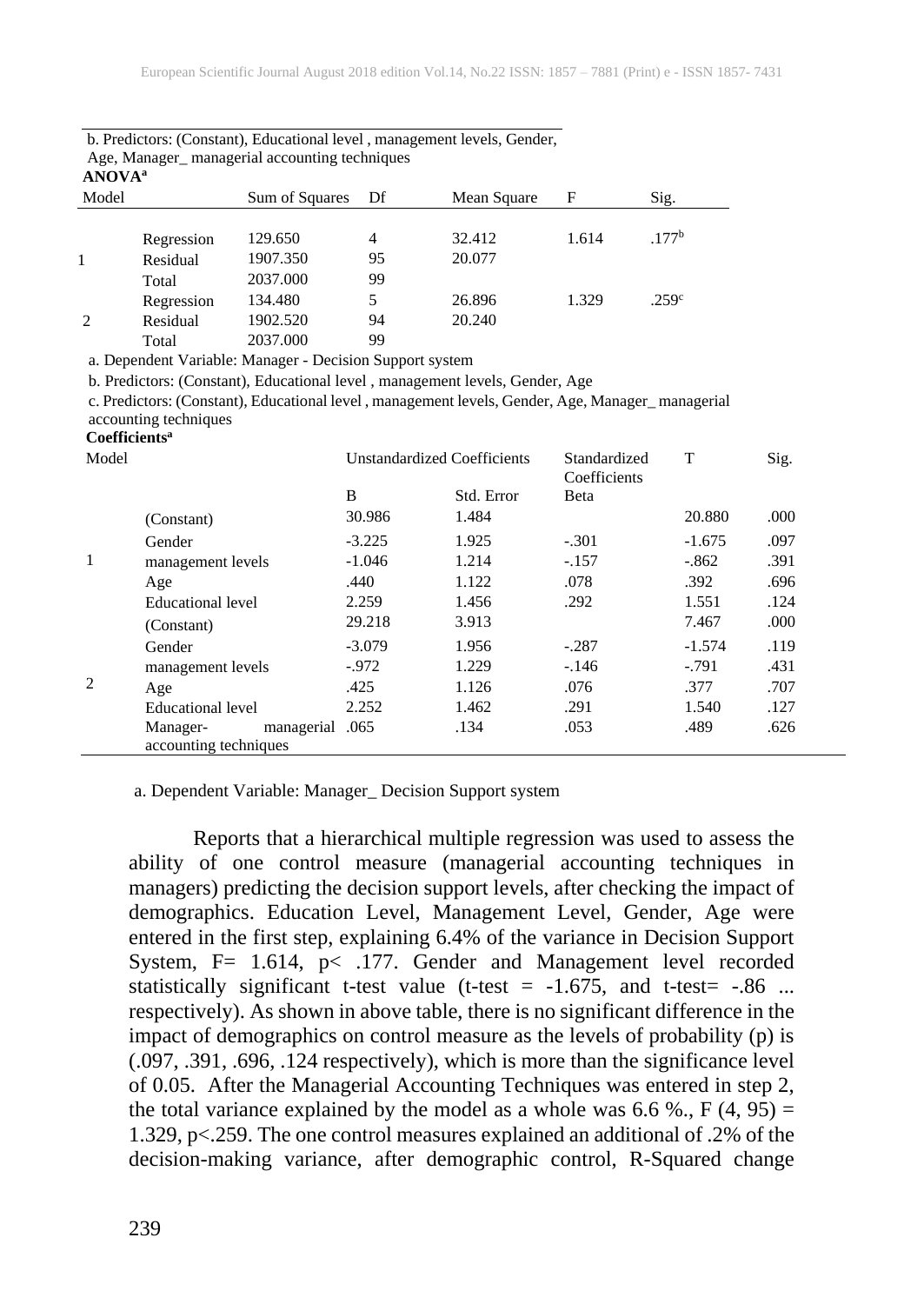=.020. Moreover, as shown in above table, there is no significant difference in the impact of (Gender, Management Level, Age, Educational level) on control measure as the levels of probability (p) is (.119, .431, .707, .127 respectively), which is more than the significance level of 0.05.

In the second model, control measure was statistically not significant recording to t-test value (t-test =  $0.489$ ) as the levels of probability (p) is (.626) which is more than the significance level of 0.05.

**Table 2:** Managerial accounting techniques in employees to predict level of Decision Support System, after controlling for the influence of demographics in SMEs

|                           | <b>Model Summary</b>            |                                                          |      |                |                                                                                                                                                                                   |              |                   |      |
|---------------------------|---------------------------------|----------------------------------------------------------|------|----------------|-----------------------------------------------------------------------------------------------------------------------------------------------------------------------------------|--------------|-------------------|------|
| Model                     | R                               | R Square                                                 |      |                | Adjusted R Square Std. Error of the<br>Estimate                                                                                                                                   |              |                   |      |
| 1                         | .366 <sup>a</sup>               | .134                                                     | .116 |                | 3.94761                                                                                                                                                                           |              |                   |      |
| $\overline{c}$            | .366 <sup>b</sup>               | .134                                                     | .112 |                | 3.95776                                                                                                                                                                           |              |                   |      |
|                           |                                 |                                                          |      |                | a. Predictors: (Constant), Educational level , Management levels, Gender,                                                                                                         |              |                   |      |
| Age                       |                                 |                                                          |      |                |                                                                                                                                                                                   |              |                   |      |
|                           |                                 |                                                          |      |                | b. Predictors: (Constant), Educational level, Management levels, Gender,                                                                                                          |              |                   |      |
|                           |                                 | Age, Employees_ managerial accounting techniques         |      |                |                                                                                                                                                                                   |              |                   |      |
| <b>ANOVA</b> <sup>a</sup> |                                 |                                                          |      |                |                                                                                                                                                                                   |              |                   |      |
| Model                     |                                 | Sum of Squares                                           |      | Df             | Mean Square                                                                                                                                                                       | F            | Sig.              |      |
|                           | Regression                      | 469.790                                                  |      | $\overline{4}$ | 117.448                                                                                                                                                                           | 7.537        | .000 <sup>b</sup> |      |
| 1                         | Residual                        | 3038.805                                                 |      | 195            | 15.584                                                                                                                                                                            |              |                   |      |
|                           | Total                           | 3508.595                                                 |      | 199            |                                                                                                                                                                                   |              |                   |      |
|                           | Regression                      | 469.799                                                  |      | 5              | 93.960                                                                                                                                                                            | 5.998        | .000c             |      |
| $\overline{2}$            | Residual                        | 3038.796                                                 |      | 194            | 15.664                                                                                                                                                                            |              |                   |      |
|                           | Total                           | 3508.595                                                 |      | 199            |                                                                                                                                                                                   |              |                   |      |
| Coefficients'             | managerial accounting tecniques | a. Dependent Variable: Employees_Decision support system |      |                | b. Predictors: (Constant), Educational level, Management levels, Gender, Age<br>c. Predictors: (Constant), Educational level , Management levels, Gender, Age, Employees_Advanced |              |                   |      |
|                           |                                 |                                                          |      |                |                                                                                                                                                                                   | Standardized |                   |      |
| Model                     |                                 |                                                          |      |                | <b>Unstandardized Coefficients</b>                                                                                                                                                | Coefficients | T                 | Sig. |
|                           |                                 |                                                          | B    |                | Std. Error                                                                                                                                                                        | Beta         |                   |      |
|                           | (Constant)                      |                                                          |      | 36.495         | 1.665                                                                                                                                                                             |              | 21.917            | .000 |
|                           | Gender                          |                                                          |      | $-1.879$       | 1.659                                                                                                                                                                             | $-.197$      | $-1.133$          | .259 |
| 1                         | Management levels               |                                                          |      | $-3.076$       | .744                                                                                                                                                                              | $-.464$      | $-4.134$          | .000 |
|                           | Age                             |                                                          |      | .816           | .753                                                                                                                                                                              | .188         | 1.083             | .280 |
|                           | <b>Educational level</b>        |                                                          |      | 2.367          | 1.445                                                                                                                                                                             | .264         | 1.638             | .103 |

(Constant) 36.546 2.663 13.722 .000 Gender -1.878 1.664 -1.97 -1.129 .260 Management levels -3.075 .746 -.464 -4.123 .000 Age .819 .819 .770 .189 1.063 .289 Educational level 2.364 1.452 .263 1.628 .105

-.002 .100 -.002 -.024 .981

a. Dependent Variable: Employees\_ Decision support system

Employees\_ managerial

accounting techniques

2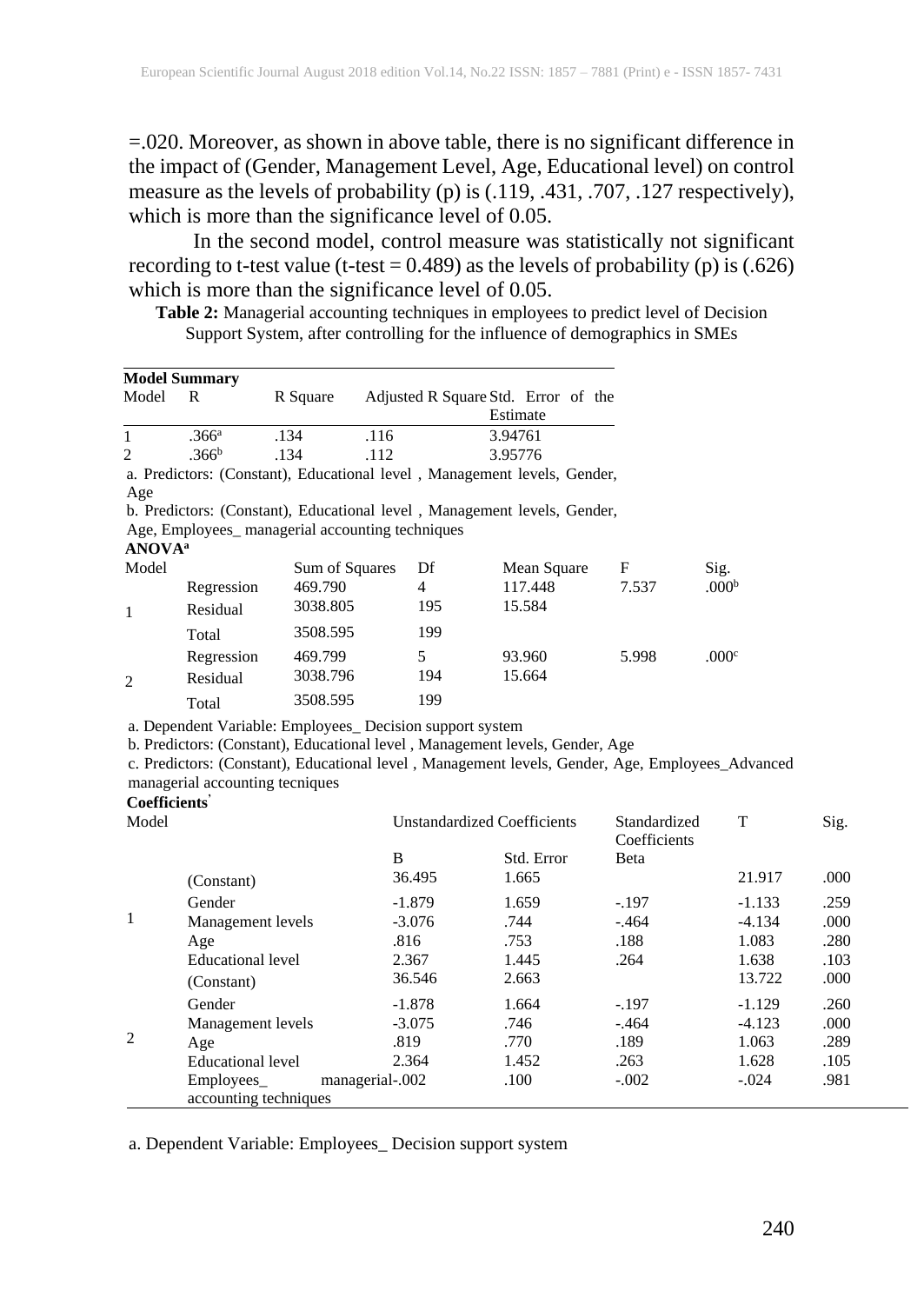Reports that a hierarchical multiple regression was used to assess the ability of one control measure (Advanced managerial accounting techniques in employees) to predict levels of Decision Support System, after controlling for the influence of demographics. Demographics (Educational level, management levels, Gender, Age) were entered at first step, explaining 13.4% of the variance in Decision Support System. Gender, Management level, Age, Education were statistically significant recording a t-test value (t-test  $= -1.13$ , t-test= -4.13, t-test= 1.08, t-test= 1.64 respectively). As shown in above table, there is no significant difference in the impact of (Gender, Age, Educational level) on control measure as the levels of probability (p) is (.259, .280, .103 respectively), which is more than the significance level of 0.05. In contrast, there is a significant difference in the impact of (Management level) on control measure as the levels of probability (p) is (.000), which is less than the significance level of 0.05.

After entering Advanced Managerial Accounting Techniques at step 2 the total variance explained by the model as a whole was 13.4 %., F (4, 195)  $= 5.998$ , p<.000. Moreover, as shown in above table, there is no significant difference in the impact of Gender, Age, Educational level) on control measure as the levels of probability (p) is (.260, .289, .105 respectively), which is more than the significance level of  $0.05$ . In contrast, there is a significant difference in the impact of (Management level) on control measure as the levels of probability (p) is (.000), which is less than the significance level of 0.05.

The one control measures explained an additional of 13.4% of the variance in Decision Support System, after controlling for Demographics, R squared change =.000. In the second model, control measure was statistically insignificant recording a t-test value (t-test = -.024) as the levels of probability (p) is (.981) which is more than the significance level of 0.05.

The findings of the research accept the research hypothesis, *H.1. The managerial accounting techniques impact in decision making process*.

**Table 3:** Use of Technology in managers to predict level of Decision Support System, after controlling for the influence of demographics in SMEs **Model Summary**

|                           | <b>INOULL DUMINIQUE</b>        |                |          |                                                                          |       |                   |
|---------------------------|--------------------------------|----------------|----------|--------------------------------------------------------------------------|-------|-------------------|
| Model                     | R                              | R Square       | Adjusted | R Std. Error of the                                                      |       |                   |
|                           |                                |                | Square   | Estimate                                                                 |       |                   |
| $\mathbf{1}$              | .252 <sup>a</sup>              | .064           | .024     | 4.48078                                                                  |       |                   |
| $\mathcal{L}$             | .385 <sup>b</sup>              | .148           | .103     | 4.29707                                                                  |       |                   |
|                           |                                |                |          | a. Predictors: (Constant), Educational level, management levels, Gender, |       |                   |
| Age                       |                                |                |          |                                                                          |       |                   |
|                           |                                |                |          | b. Predictors: (Constant), Educational level, management levels, Gender, |       |                   |
|                           | Age, Manager Use of Technology |                |          |                                                                          |       |                   |
| <b>ANOVA</b> <sup>a</sup> |                                |                |          |                                                                          |       |                   |
| Model                     |                                | Sum of Squares | Df       | Mean Square                                                              | F     | Sig.              |
|                           | Regression                     | 129.650        | 4        | 32.412                                                                   | 1.614 | .177 <sup>b</sup> |
| 1                         | Residual                       | 1907.350       | 95       | 20.077                                                                   |       |                   |
|                           | Total                          | 2037.000       | 99       |                                                                          |       |                   |
| 2                         | Regression                     | 301.309        | 5        | 60.262                                                                   | 3.264 | .009c             |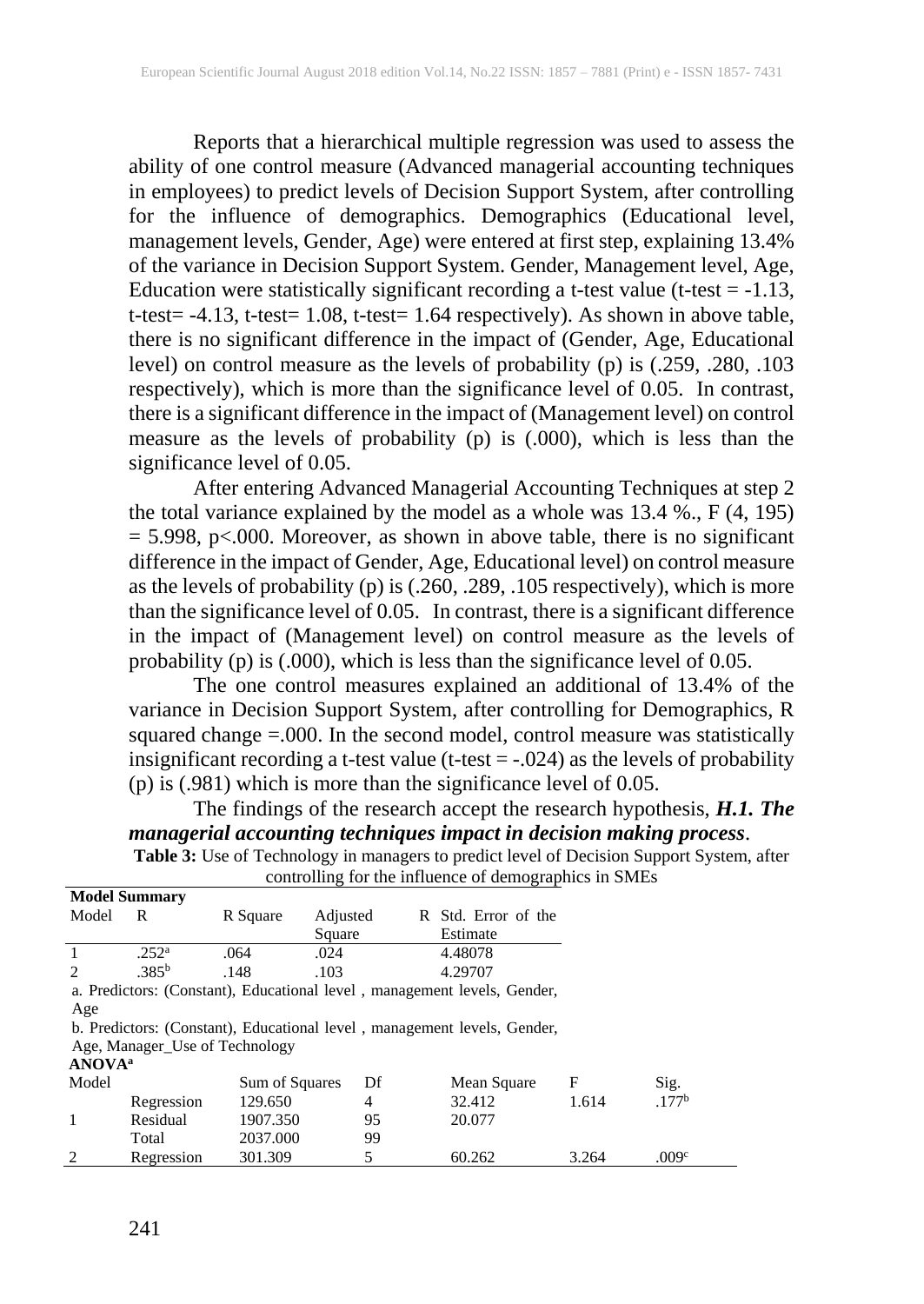|                           | Residual                                                                                     | 1735.691 | 94                                 | 18.465     |              |          |      |  |  |
|---------------------------|----------------------------------------------------------------------------------------------|----------|------------------------------------|------------|--------------|----------|------|--|--|
|                           | Total                                                                                        | 2037.000 | 99                                 |            |              |          |      |  |  |
|                           | a. Dependent Variable: Manager_Decision Support system                                       |          |                                    |            |              |          |      |  |  |
|                           | b. Predictors: (Constant), Educational level, management levels, Gender, Age                 |          |                                    |            |              |          |      |  |  |
|                           | c. Predictors: (Constant), Educational level, management levels, Gender, Age, Manager Use of |          |                                    |            |              |          |      |  |  |
| Technology                |                                                                                              |          |                                    |            |              |          |      |  |  |
| Coefficients <sup>a</sup> |                                                                                              |          |                                    |            |              |          |      |  |  |
| Model                     |                                                                                              |          | <b>Unstandardized Coefficients</b> |            | Standardized | T        | Sig. |  |  |
|                           |                                                                                              |          |                                    |            | Coefficients |          |      |  |  |
|                           |                                                                                              |          | B                                  | Std. Error | Beta         |          |      |  |  |
|                           | (Constant)                                                                                   |          | 30.986                             | 1.484      |              | 20.880   | .000 |  |  |
|                           | Gender                                                                                       |          | $-3.225$                           | 1.925      | $-.301$      | $-1.675$ | .097 |  |  |
| 1                         | management levels                                                                            |          | $-1.046$                           | 1.214      | $-.157$      | $-.862$  | .391 |  |  |
|                           | Age                                                                                          |          | .440                               | 1.122      | .078         | .392     | .696 |  |  |
|                           | Educational level                                                                            |          | 2.259                              | 1.456      | .292         | 1.551    | .124 |  |  |
|                           | (Constant)                                                                                   |          | 21.829                             | 3.323      |              | 6.568    | .000 |  |  |
|                           | Gender                                                                                       |          | $-3.629$                           | 1.851      | $-.338$      | $-1.961$ | .053 |  |  |
| $\overline{c}$            | management levels                                                                            |          | $-.539$                            | 1.176      | $-.081$      | $-.458$  | .648 |  |  |
|                           | Age                                                                                          |          | .321                               | 1.076      | .057         | .298     | .766 |  |  |
|                           | Educational level                                                                            |          | 1.799                              | 1.405      | .232         | 1.281    | .203 |  |  |
|                           | Manager Use of Technology                                                                    |          | .239                               | .078       | .298         | 3.049    | .003 |  |  |

a. Dependent Variable: Manager\_Decision Support system

Reports that a hierarchical multiple regression was used to assess the ability of one control measure (Use of Technology) predicting the decision support levels, after checking the impact of demographics. Education Level, Management Level, Gender, Age were entered in the first step, explaining 6.4% of the variance in Decision Support System. Gender and Management level recorded statistically significant t-test value (t-test =  $-1.675$ , and t-test=  $-$ .86 respectively). As shown in above table, there is no significant difference in the impact of (Gender, Management Level, Age, Educational level) on control measure as the levels of probability (p) is (.097, .391, .696, .124 respectively), which is more than the significance level of 0.05. After the Use of Technology was entered in step 2, the total variance explained by the model as a whole 15 %., F (4, 95) =  $4.333$ , p<.001. Moreover, as shown in above table, there is no significant difference in the impact of (Gender, Management Level, Age, Educational level) on control measure as the levels of probability  $(p)$  is  $(.053, .648, .766, .203$  respectively), which is more than the significance level of 0.05.

The one control measures explained an additional about 8% of the decision-making variance, after demographic control, R-Squared change =.084. In the second model, control measure was statistically significant recording (t-test = 1.6) as the levels of probability (p) is  $(.003)$  which is less than the significance level of 0.05.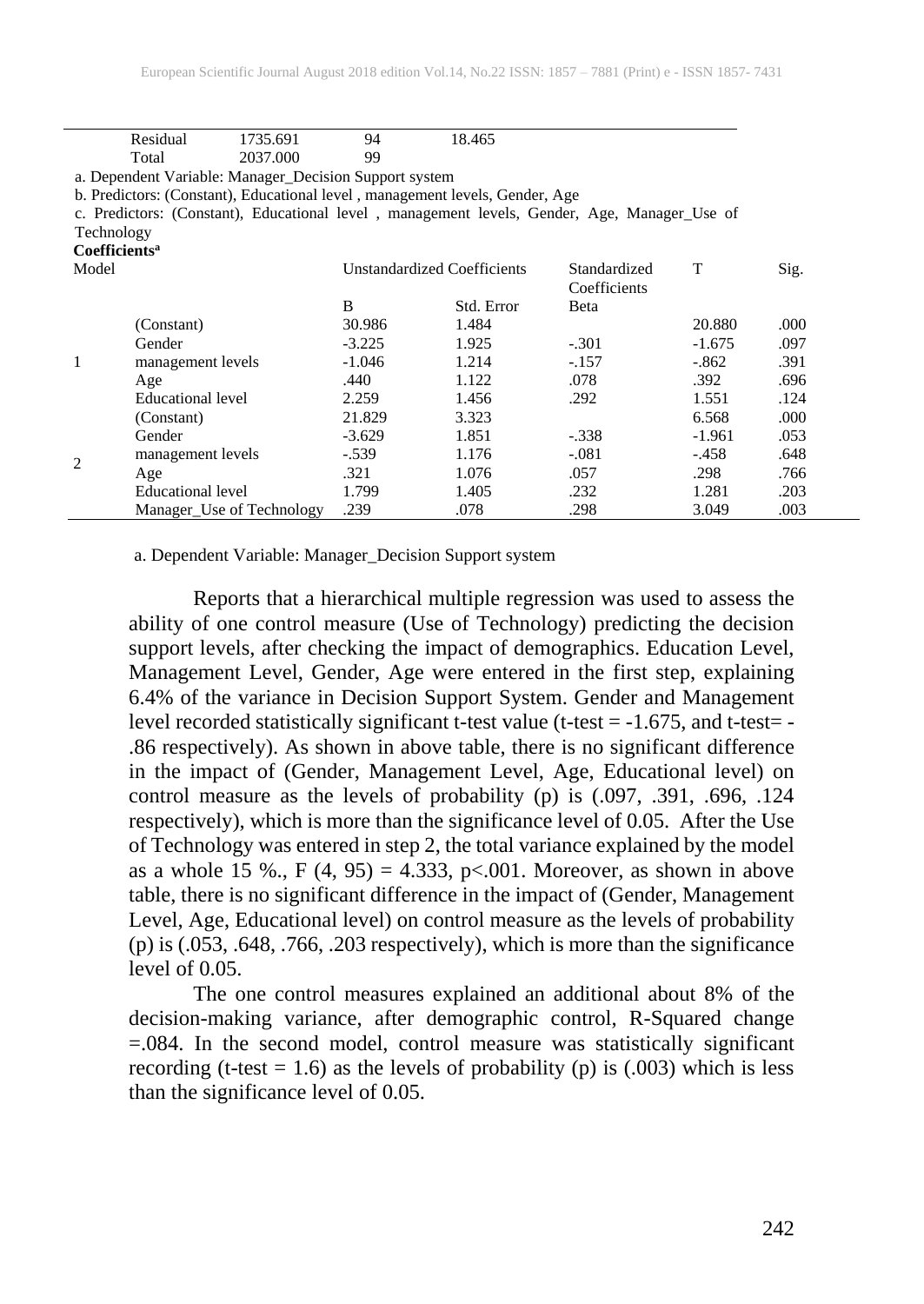|                               | Model Summary     |                                                                  |          |     |                    |             |       |                   |
|-------------------------------|-------------------|------------------------------------------------------------------|----------|-----|--------------------|-------------|-------|-------------------|
| Model                         | R                 | R Square                                                         | Adjusted |     | RStd. Error of the |             |       |                   |
|                               |                   |                                                                  | Square   |     | Estimate           |             |       |                   |
|                               | .366 <sup>a</sup> | .134                                                             | .116     |     | 3.94761            |             |       |                   |
| $\mathfrak{D}_{\mathfrak{p}}$ | .366 <sup>b</sup> | .134                                                             | .112     |     | 3.95777            |             |       |                   |
|                               |                   | a. Predictors: (Constant), Educational level, Management levels, |          |     |                    |             |       |                   |
| Gender, Age                   |                   |                                                                  |          |     |                    |             |       |                   |
|                               |                   | b. Predictors: (Constant), Educational level, Management levels, |          |     |                    |             |       |                   |
|                               |                   | Gender, Age, Employees_Use of technology                         |          |     |                    |             |       |                   |
| <b>ANOVA</b> <sup>a</sup>     |                   |                                                                  |          |     |                    |             |       |                   |
| Model                         |                   | Sum of Squares                                                   |          | df  |                    | Mean Square | F     | Sig.              |
|                               | Regression        | 469.790                                                          |          | 4   | 117.448            |             | 7.537 | .000 <sup>b</sup> |
| $\mathbf{1}$                  | Residual          | 3038.805                                                         |          | 195 | 15.584             |             |       |                   |
|                               | Total             | 3508.595                                                         |          | 199 |                    |             |       |                   |
|                               | Regression        | 469.793                                                          |          | 5   | 93.959             |             | 5.998 | .000c             |
| $\overline{2}$                | Residual          | 3038.802                                                         |          | 194 | 15.664             |             |       |                   |
|                               | Total             | 3508.595                                                         |          | 199 |                    |             |       |                   |

#### **Table 4:** Use of Technology in employees to predict level of Decision Support System, after controlling for the influence of demographics in SMEs **Model Summary**

a. Dependent Variable: Employees\_Decision support system

b. Predictors: (Constant), Educational level , Management levels, Gender, Age

c. Predictors: (Constant), Educational level , Management levels, Gender, Age, Employees\_Use of technology

#### **Coefficients<sup>a</sup>**

| Model          |                   | <b>Unstandardized Coefficients</b> |            | Standardized | T        | Sig. |
|----------------|-------------------|------------------------------------|------------|--------------|----------|------|
|                |                   |                                    |            | Coefficients |          |      |
|                |                   | B                                  | Std. Error | Beta         |          |      |
|                | (Constant)        | 36.495                             | 1.665      |              | 21.917   | .000 |
| 1              | Gender            | $-1.879$                           | 1.659      | $-.197$      | $-1.133$ | .259 |
|                | Management levels | $-3.076$                           | .744       | $-.464$      | $-4.134$ | .000 |
|                | Age               | .816                               | .753       | .188         | 1.083    | .280 |
|                | Educational level | 2.367                              | 1.445      | .264         | 1.638    | .103 |
|                | (Constant)        | 36.462                             | 2.902      |              | 12.566   | .000 |
|                | Gender            | $-1.882$                           | 1.675      | $-.197$      | $-1.124$ | .263 |
|                | Management levels | $-3.074$                           | .759       | $-.464$      | $-4.050$ | .000 |
| $\overline{2}$ | Age               | .814                               | .760       | .188         | 1.071    | .285 |
|                | Educational level | 2.369                              | 1.459      | .264         | 1.623    | .106 |
|                | Employees Use     | of.001                             | .054       | .001         | .014     | .989 |
|                | technology        |                                    |            |              |          |      |

a. Dependent Variable: Employees\_ Decision support system

Reports that a hierarchical multiple regression was used to assess the ability of one control measure (Use of Technology in employees) to predict levels of Decision Support System, after controlling for the influence of demographics. Demographics (Educational level, management levels, Gender, Age) were entered at first step, explaining 13.4% of the variance in Decision Support System. Gender, Management level, Age, Education were statistically significant recording a t-test value (t-test =  $-1.1$ , t-test =  $-4.13$ , ttest= 1.1, t-test= 1.6 respectively). As shown in above table, there is no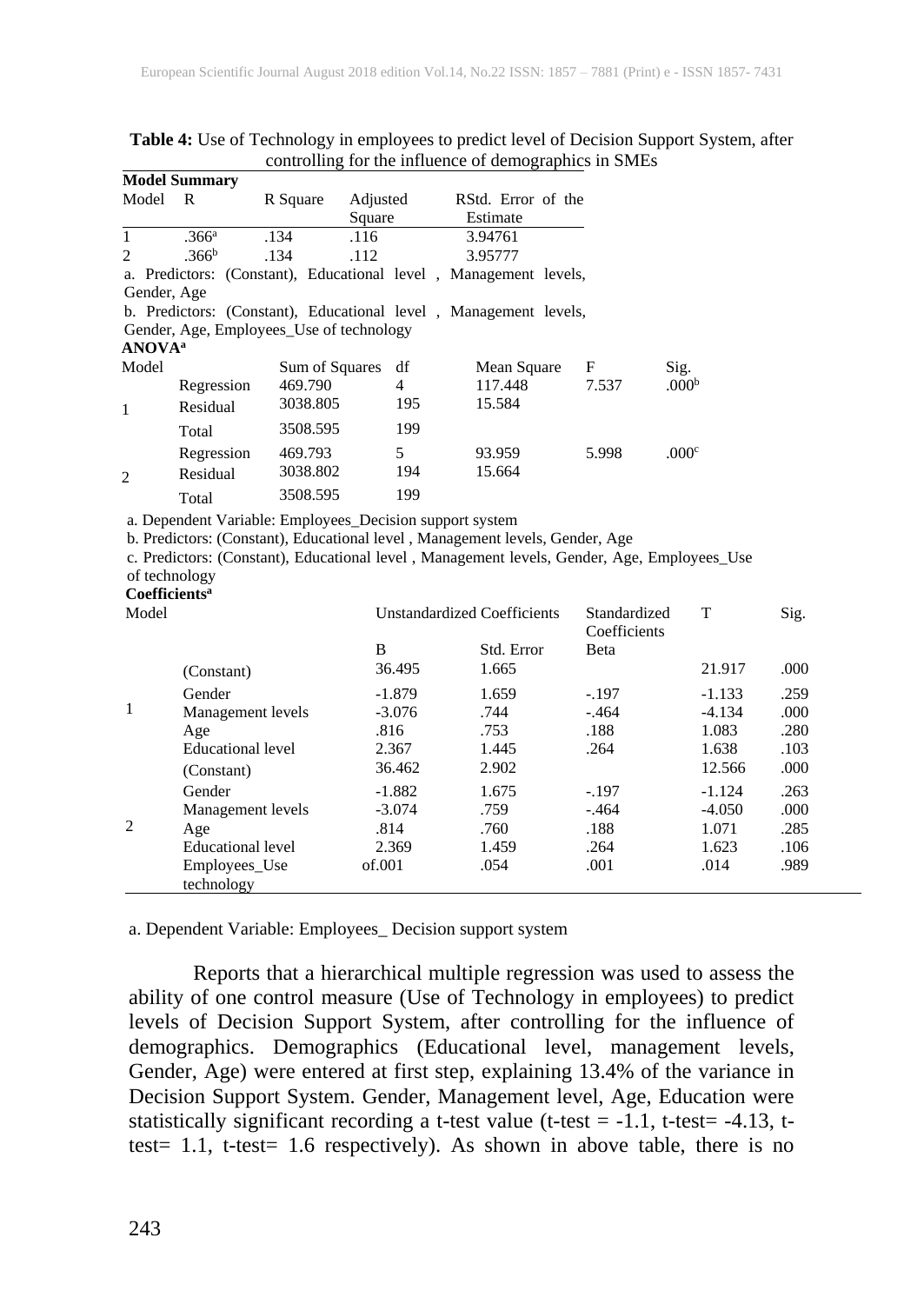significant difference in the impact of (Gender, Age, Educational level) on control measure as the levels of probability (p) is (.259, .280, .103 respectively), which is more than the significance level of 0.05. In contrast, there is a significant difference in the impact of (Management level) on control measure as the levels of probability  $(p)$  is  $(.000)$ , which is less than the significance level of 0.05.

After entering Use of Technology at step 2 the total variance explained by the model as a whole was  $13.4 \%$ .,  $F(4, 195) = 5.998$ , p<.000. Moreover, as shown in above table, there is no significant difference in the impact of Gender, Age, Educational level) on control measure as the levels of probability (p) is (.263, .285, .106 respectively), which is more than the significance level of 0.05. In contrast, there is a significant difference in the impact of (Management level) on control measure as the levels of probability (p) is (.000), which is less than the significance level of 0.05.

The one control measures explained an additional of .00% of the variance in Decision Support System, after controlling for Demographics, R squared change =.000. In the second model, control measure was statistically insignificant recording a t-test value (t-test = .014), as the levels of probability (p) is (.989) which is more than the significance level of 0.05.

The findings of the research accept the research hypothesis, *H.2. The use of technology has significantly contributed in advanced managerial accounting techniques towards the decision making process*.

|                           | <b>Model Summary</b>         |                |                                                        |                                                                                       |                              |                   |      |  |  |
|---------------------------|------------------------------|----------------|--------------------------------------------------------|---------------------------------------------------------------------------------------|------------------------------|-------------------|------|--|--|
| Model R                   |                              | R Square       | Adjusted                                               | R Std. Error of the                                                                   |                              |                   |      |  |  |
|                           |                              |                | Square                                                 | Estimate                                                                              |                              |                   |      |  |  |
| $\mathbf{1}$              | .252 <sup>a</sup>            | .064           | .024                                                   | 4.48078                                                                               |                              |                   |      |  |  |
| $\overline{c}$            | .374 <sup>b</sup>            | .140           | .094                                                   | 4.31647                                                                               |                              |                   |      |  |  |
|                           |                              |                |                                                        | a. Predictors: (Constant), Educational level, management levels,                      |                              |                   |      |  |  |
|                           | Gender, Age                  |                |                                                        |                                                                                       |                              |                   |      |  |  |
|                           |                              |                |                                                        | b. Predictors: (Constant), Educational level, management levels,                      |                              |                   |      |  |  |
|                           |                              |                | Gender, Age, Manager_Financial controlling system      |                                                                                       |                              |                   |      |  |  |
| <b>ANOVA</b> <sup>a</sup> |                              |                |                                                        |                                                                                       |                              |                   |      |  |  |
| Model                     |                              | Sum of Squares | Df                                                     | Mean Square                                                                           | F                            | Sig.              |      |  |  |
|                           | Regression                   | 129.650        | $\overline{4}$                                         | 32.412                                                                                | 1.614                        | .177 <sup>b</sup> |      |  |  |
| 1                         | Residual                     | 1907.350       | 95                                                     | 20.077                                                                                |                              |                   |      |  |  |
|                           | Total                        | 2037.000       | 99                                                     |                                                                                       |                              |                   |      |  |  |
|                           | Regression                   | 285.597        | 5                                                      | 57.119                                                                                | 3.066                        | .013 <sup>c</sup> |      |  |  |
| $\overline{2}$            | Residual                     | 1751.403       | 94                                                     | 18.632                                                                                |                              |                   |      |  |  |
|                           | Total                        | 2037.000       | 99                                                     |                                                                                       |                              |                   |      |  |  |
|                           |                              |                | a. Dependent Variable: Manager_Decision Support system |                                                                                       |                              |                   |      |  |  |
|                           |                              |                |                                                        | b. Predictors: (Constant), Educational level, management levels, Gender, Age          |                              |                   |      |  |  |
|                           |                              |                |                                                        | c. Predictors: (Constant), Educational level, management levels, Gender, Age, Manager |                              |                   |      |  |  |
|                           | Financial controlling system |                |                                                        |                                                                                       |                              |                   |      |  |  |
| Coefficients'             |                              |                |                                                        |                                                                                       |                              |                   |      |  |  |
| Model                     |                              |                |                                                        | <b>Unstandardized Coefficients</b>                                                    | Standardized<br>Coefficients | T                 | Sig. |  |  |

**Table 5:** Financial controlling system in managers to predict level of Decision Support System, after controlling for the influence of demographics in SMEs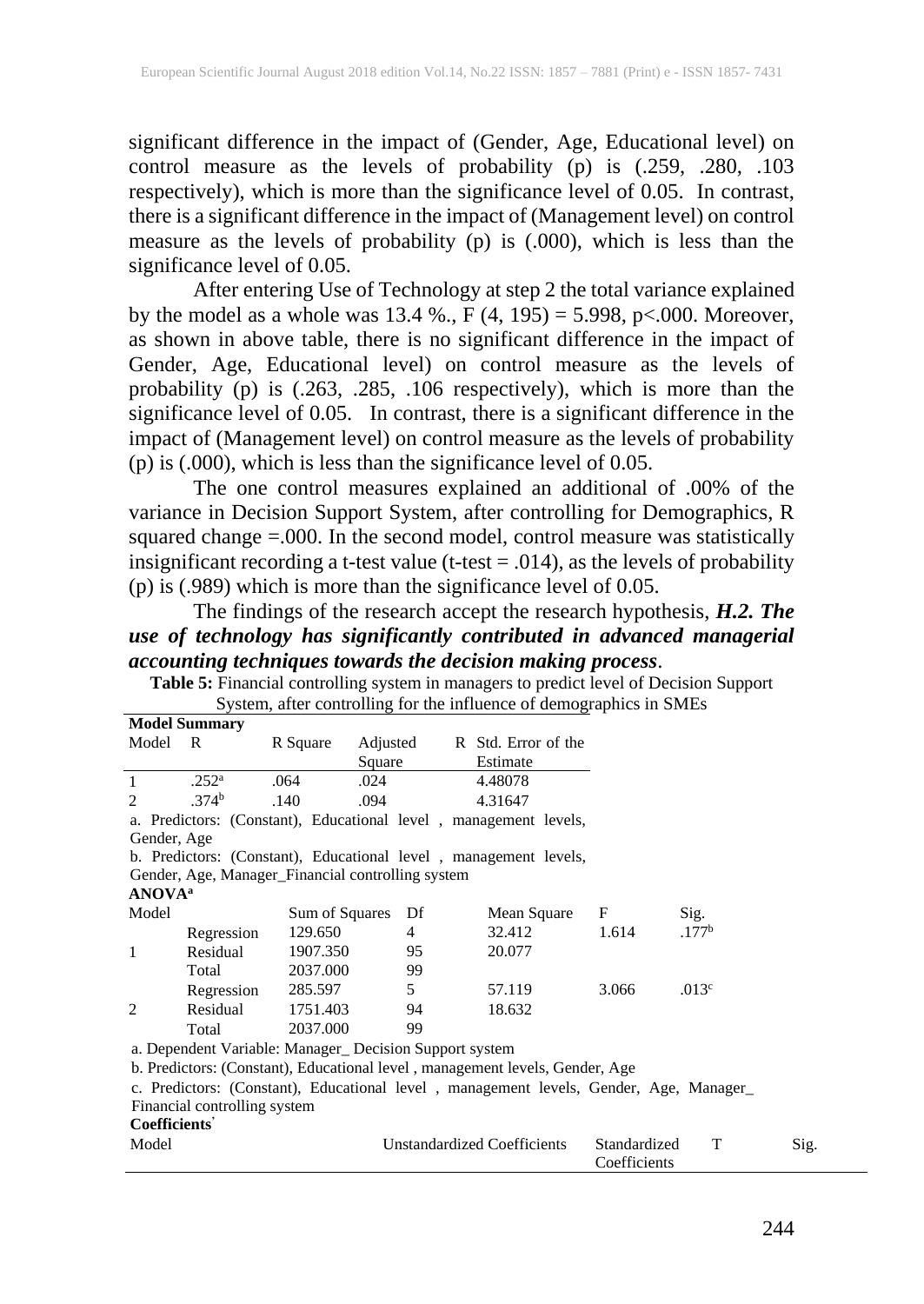|   |                                                        | B        | Std. Error | Beta    |          |      |
|---|--------------------------------------------------------|----------|------------|---------|----------|------|
|   | (Constant)                                             | 30.986   | 1.484      |         | 20.880   | .000 |
| 1 | Gender                                                 | $-3.225$ | 1.925      | $-.301$ | $-1.675$ | .097 |
|   | management levels                                      | $-1.046$ | 1.214      | $-.157$ | $-.862$  | .391 |
|   | Age                                                    | .440     | 1.122      | .078    | .392     | .696 |
|   | Educational level                                      | 2.259    | 1.456      | .292    | 1.551    | .124 |
|   | (Constant)                                             | 20.951   | 3.751      |         | 5.585    | .000 |
|   | Gender                                                 | $-2.875$ | 1.858      | $-.268$ | $-1.547$ | .125 |
|   | management levels                                      | $-.760$  | 1.174      | $-.114$ | $-.647$  | .519 |
| 2 | Age                                                    | .448     | 1.080      | .080    | .414     | .680 |
|   | Educational level                                      | 1.222    | 1.448      | .158    | .844     | .401 |
|   | Einancial .251<br>Manager                              |          | .087       | .291    | 2.893    | .005 |
|   | controlling system                                     |          |            |         |          |      |
|   | a. Dependent Variable: Manager_Decision Support system |          |            |         |          |      |

Reports that a hierarchical multiple regression was used to assess the ability of one control measure (Financial Controlling System) predicting the decision support levels, after checking the impact of demographics. Education Level, Management Level, Gender, Age were entered in the first step, explaining 6.4% of the variance in Decision Support System. Gender and Management level recorded statistically significant t-test value (t-test =  $-1.7$ , and t-test= -.862 respectively). As shown in above table, there is no significant difference in the impact of (Gender, Management Level, Age, Educational level) on control measure as the levels of probability (p) is (.097, .391, .696, .124 respectively), which is more than the significance level of 0.05.

After the Financial Controlling System was entered in step 2, the total variance explained by the model as a whole 14 %., F  $(4, 95) = 4.333$ , p<.001. Moreover, as shown in above table, there is no significant difference in the impact of (Gender, Management Level, Age, Educational level) on control measure as the levels of probability (p) is (.125, .519, .680, .401 respectively), which is more than the significance level of 0.05.

The one control measures explained an additional about 8% of the decision-making variance, after demographic control, R-Squared change  $=$ .076. In the second model, control measure recoded (t-test  $=$  2.89), as the levels of probability (p) is (.005) which is equal the significance level of 0.05.

**Table 6:** Financial Controlling System in employees to predict level of Decision Support

System, after controlling for the influence of demographics in SMEs

|                | <b>Model Summary</b> |                                                                          |      |                                     |  |  |  |  |  |  |  |  |
|----------------|----------------------|--------------------------------------------------------------------------|------|-------------------------------------|--|--|--|--|--|--|--|--|
| Model          | R                    | R Square                                                                 |      | Adjusted R Square Std. Error of the |  |  |  |  |  |  |  |  |
|                |                      |                                                                          |      | Estimate                            |  |  |  |  |  |  |  |  |
| 1              | .366 <sup>a</sup>    | .134                                                                     | .116 | 3.94761                             |  |  |  |  |  |  |  |  |
| $\mathfrak{D}$ | .392 <sup>b</sup>    | .154                                                                     | .132 | 3.91233                             |  |  |  |  |  |  |  |  |
|                |                      | a. Predictors: (Constant), Educational level, Management levels, Gender, |      |                                     |  |  |  |  |  |  |  |  |
| Age            |                      |                                                                          |      |                                     |  |  |  |  |  |  |  |  |
|                |                      | b. Predictors: (Constant), Educational level, Management levels, Gender, |      |                                     |  |  |  |  |  |  |  |  |
|                |                      | Ago Employees, Einengial Controlling System                              |      |                                     |  |  |  |  |  |  |  |  |

Age, Employees\_ Financial Controlling System **ANOVAa**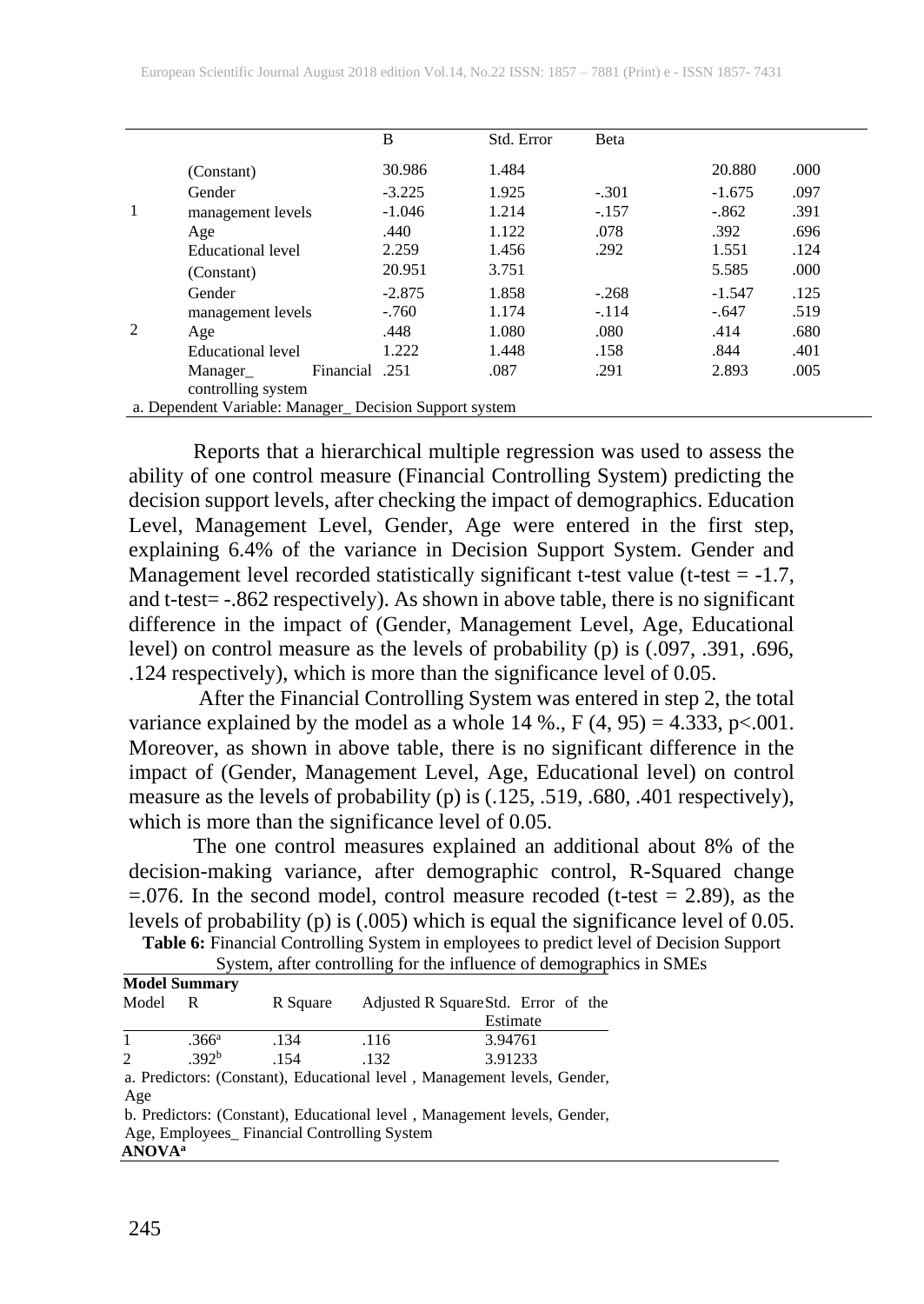| Model                     |                                                                                                   | Sum of Squares | Df                                 | Mean Square | F                            | Sig.              |      |
|---------------------------|---------------------------------------------------------------------------------------------------|----------------|------------------------------------|-------------|------------------------------|-------------------|------|
|                           | Regression                                                                                        | 469.790        | 4                                  | 117.448     | 7.537                        | .000 <sup>b</sup> |      |
| 1                         | Residual                                                                                          | 3038.805       | 195                                | 15.584      |                              |                   |      |
|                           | Total                                                                                             | 3508.595       | 199                                |             |                              |                   |      |
|                           | Regression                                                                                        | 539.161        | 5                                  | 107.832     | 7.045                        | .000 <sup>c</sup> |      |
| 2                         | Residual                                                                                          | 2969.434       | 194                                | 15.306      |                              |                   |      |
|                           | Total                                                                                             | 3508.595       | 199                                |             |                              |                   |      |
|                           | a. Dependent Variable: Employees_ Decision support system                                         |                |                                    |             |                              |                   |      |
|                           | b. Predictors: (Constant), Educational level, Management levels, Gender, Age                      |                |                                    |             |                              |                   |      |
|                           | c. Predictors: (Constant), Educational level, Management levels, Gender, Age, Employees Financial |                |                                    |             |                              |                   |      |
|                           | Controlling System                                                                                |                |                                    |             |                              |                   |      |
| Coefficients <sup>a</sup> |                                                                                                   |                |                                    |             |                              |                   |      |
| Model                     |                                                                                                   |                | <b>Unstandardized Coefficients</b> |             | Standardized<br>Coefficients | T                 | Sig. |
|                           |                                                                                                   | B              |                                    | Std. Error  | Beta                         |                   |      |
|                           | (Constant)                                                                                        |                | 36.495                             | 1.665       |                              | 21.917            | .000 |
|                           | Gender                                                                                            |                | $-1.879$                           | 1.659       | $-.197$                      | $-1.133$          | .259 |
| 1                         | Management levels                                                                                 |                | $-3.076$                           | .744        | $-.464$                      | $-4.134$          | .000 |
|                           | Age                                                                                               |                | .816                               | .753        | .188                         | 1.083             | .280 |
|                           | <b>Educational level</b>                                                                          |                | 2.367                              | 1.445       | .264                         | 1.638             | .103 |
|                           | (Constant)                                                                                        |                | 30.985                             | 3.070       |                              | 10.094            | .000 |
|                           | Gender                                                                                            |                | $-2.747$                           | 1.694       | $-.288$                      | $-1.622$          | .106 |
|                           | Management levels                                                                                 |                | $-3.079$                           | .737        | $-.465$                      | $-4.176$          | .000 |
| $\overline{2}$            | Age                                                                                               |                | .824                               | .746        | .190                         | 1.104             | .271 |
|                           | <b>Educational level</b>                                                                          |                | 2.658                              | 1.438       | .296                         | 1.848             | .066 |
|                           | Employees                                                                                         | Financial.152  |                                    | .071        | .154                         | 2.129             | .035 |
|                           | Controlling System                                                                                |                |                                    |             |                              |                   |      |

a. Dependent Variable: Employees\_ Decision support system

Reports that a hierarchical multiple regression was used to assess the ability of one control measure (Financial Controlling System in employees) to predict levels of Decision Support System, after controlling for the influence of demographics. Demographics (Educational level, management levels, Gender, Age) were entered at first step, explaining 13.4% of the variance in Decision Support System. Gender, Management level, Age, Education were statistically significant recording a t-test value (t-test = -1.13, t-test= -4.134, ttest= 1.1, t-test= 1.6 respectively). As shown in above table, there is no significant difference in the impact of (Gender, Age, Educational level) on control measure as the levels of probability (p) is (.259, .280, .103 respectively), which is more than the significance level of 0.05. In contrast, there is a significant difference in the impact of (Management level) on control measure as the levels of probability (p) is (.000), which is less than the significance level of 0.05.

After entering Financial Controlling System at step 2 the total variance explained by the model as a whole was  $15.4\%$ ., F (4, 195) = 7.045, p<.000. Moreover, as shown in above table, there is no significant difference in the impact of Gender, Age, Educational level) on control measure as the levels of probability (p) is (.106, .271, .066 respectively), which is more than the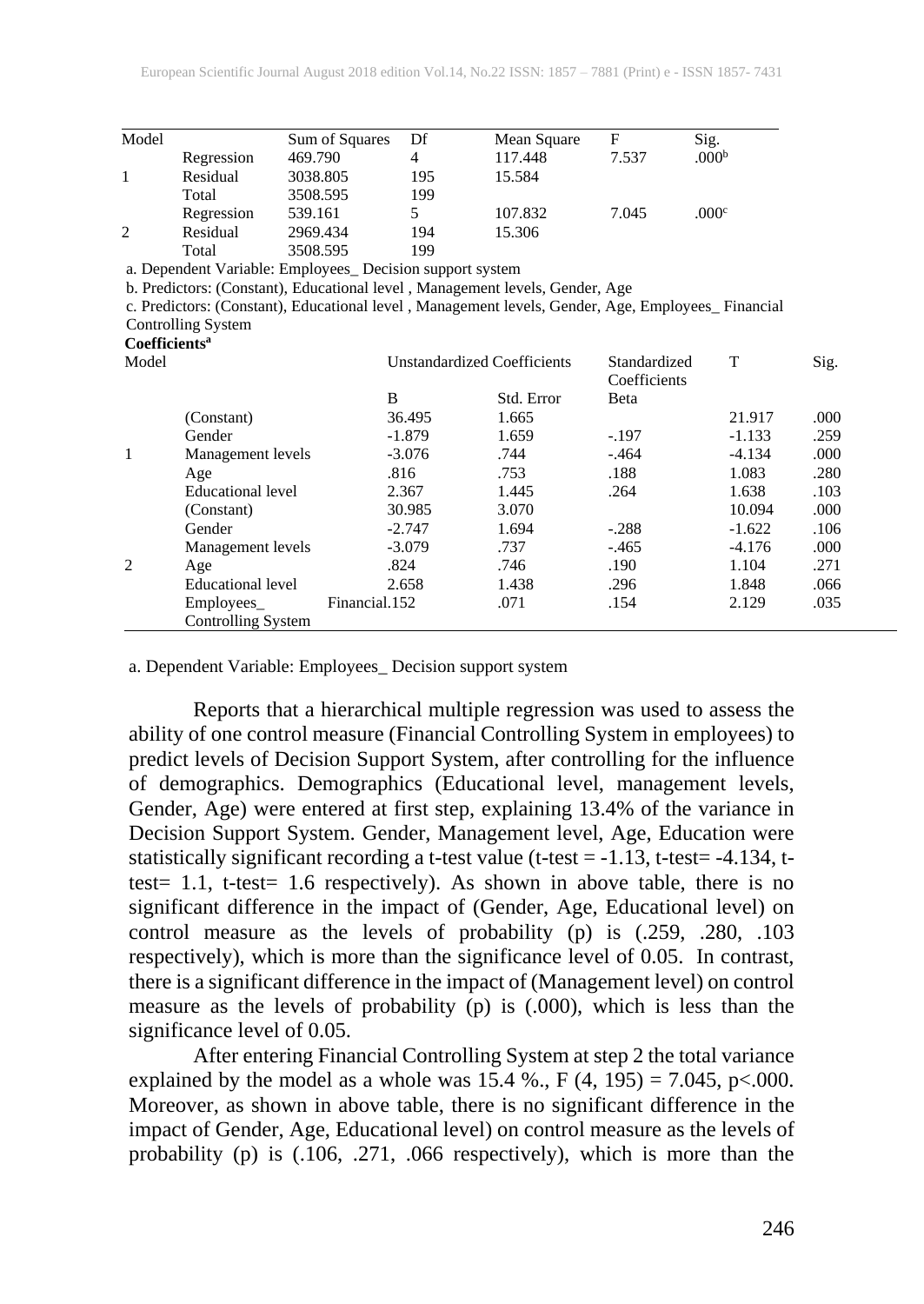significance level of 0.05. In contrast, there is a significant difference in the impact of (Management level) on control measure as the levels of probability (p) is (.000), which is less than the significance level of 0.05.

The one control measures explained an additional of 2% of the variance in Decision Support System, after controlling for Demographics, R squared change  $= 0.02$ . In the second model, control measure was statistically insignificant recording a t-test value (t-test  $= 2.129$ ), as the levels of probability (p) is (.035) which is less than the significance level of 0.05. The findings of the research accept the research hypothesis *H.3. The financial controlling system has significantly contributed in managerial accounting techniques towards the decision making process*.



**Figure 1.** Contribution of Demographics Variables and Advanced Managerial Accounting Techniques of Managers in Decision Making System in SMEs in Amman, Jordan.

The figure 1 shows that demographic variables (age, educational level, management level and gender) were the significant contributors of decision making system of managers in SMEs in Amman, Jordan, β=- 0.412. The advanced managerial accounting techniques also contributed in decision making system,  $β = -0.052$ . Whereas, Demographic variables contributed more as compared to advanced managerial accounting techniques in decision making system of SMEs. In the outer loading factors, the age r=0.909, and AMAT (measuring and evaluating performance)  $r = 0.783$  were the most contributed factors in the decision making system.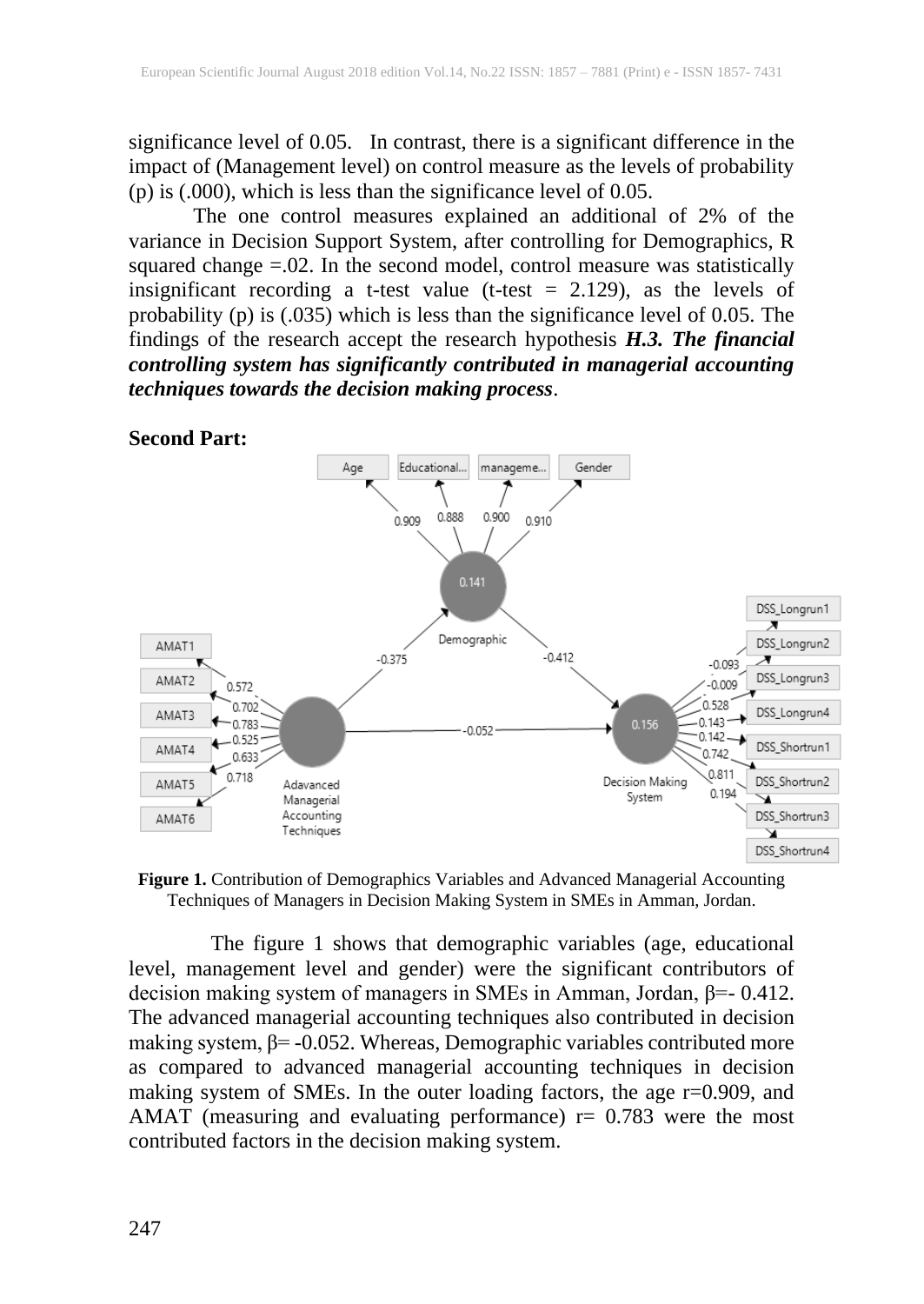

**Figure 2.** Contribution of Demographics Variables, Use of Technology, and Advanced Managerial Accounting Techniques of Managers in Decision Making System in SMEs in Amman, Jordan.

The figure 2 shows that variations were observed when use of technology was added in the model. The level of decision making system in managers was enhanced from 0.156 to 0.285. The contribution of demographic variables (age, school, and gender) were raised in decision making system,  $β = -0.202$  and advanced managerial accounting techniques significantly contributed in demographic variables,  $\beta$ = -0.373. Whereas, use of technology more contributed to decision making system β= 0.503 as compared to advanced managerial accounting techniques to decision making system  $\beta$ = 0.027. In the outer loading factors, gender r=0.915, AMAT (measuring and evaluating performance)  $r=0.773$ , use of technology 6 (technology helps companies change business by allowing them to use new methods) r=0.748 were the most significant factors observed in decision making system.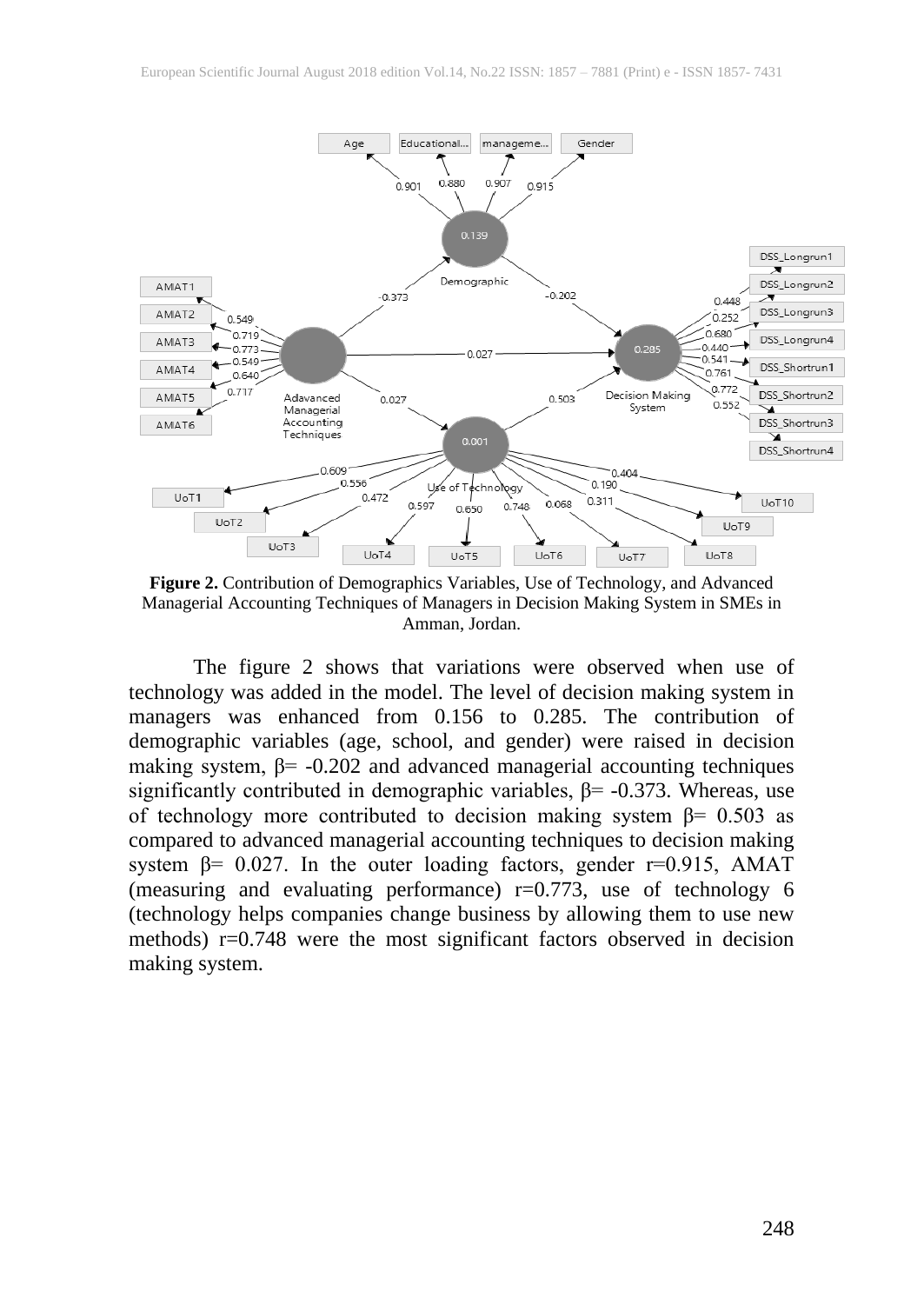

**Figure 3.** Contribution of Demographics Variables, Financial controlling system, and Advanced Managerial Accounting Techniques of Managers in Decision Making System in SMEs in Amman, Jordan.

The figure 3 shows that variations were observed when financial controlling system was added in the model. The level of decision making system in managers was enhanced from 0.156 to 0.214. The contribution of demographic variables were raised in decision making system, β= -0.233 and advanced managerial accounting techniques significantly contributed in demographic variables,  $\beta$ = -0.376. Whereas, financial controlling system more contributed to decision making system  $\beta$ = 0.420 as compared to advanced managerial accounting techniques to decision making system  $\beta$ = 0.026. In the outer loading factors, gender r=0.915, AMAT (measuring and evaluating performance) r=0.773, financial controlling system (process controlling), r=0.663 were the most significant factors observed in decision making system.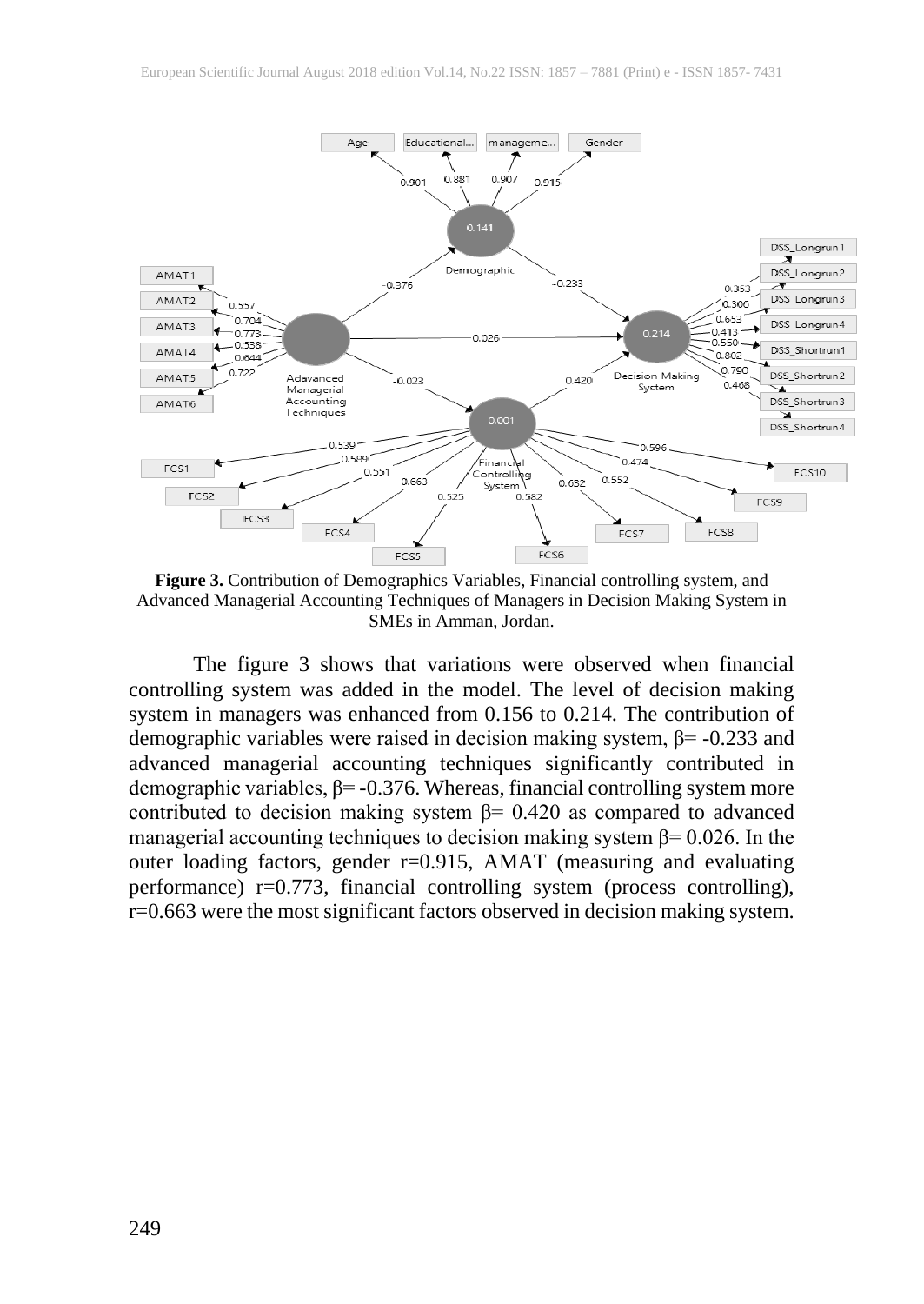

**Figure 4.** Contribution of Demographics Variables, and Advanced Managerial Accounting Techniques of Employees in Decision Making System in SMEs in Amman, Jordan.

The figure 4 shows that demographic variables (age, educational level, management level and gender) were the significant contributors of decision making system of employees in SMEs in Amman, Jordan,  $\beta$ = 0.174. The advanced managerial accounting techniques also contributed in decision making system,  $β = 0.167$ . Whereas, Demographic variables contributed more as compared to advanced managerial accounting techniques in decision making system of SMEs. In the outer loading factors, the age r=0.941, and AMAT (improving internal and external communication)  $r = 0.783$  were the most contributed factors in the decision making system.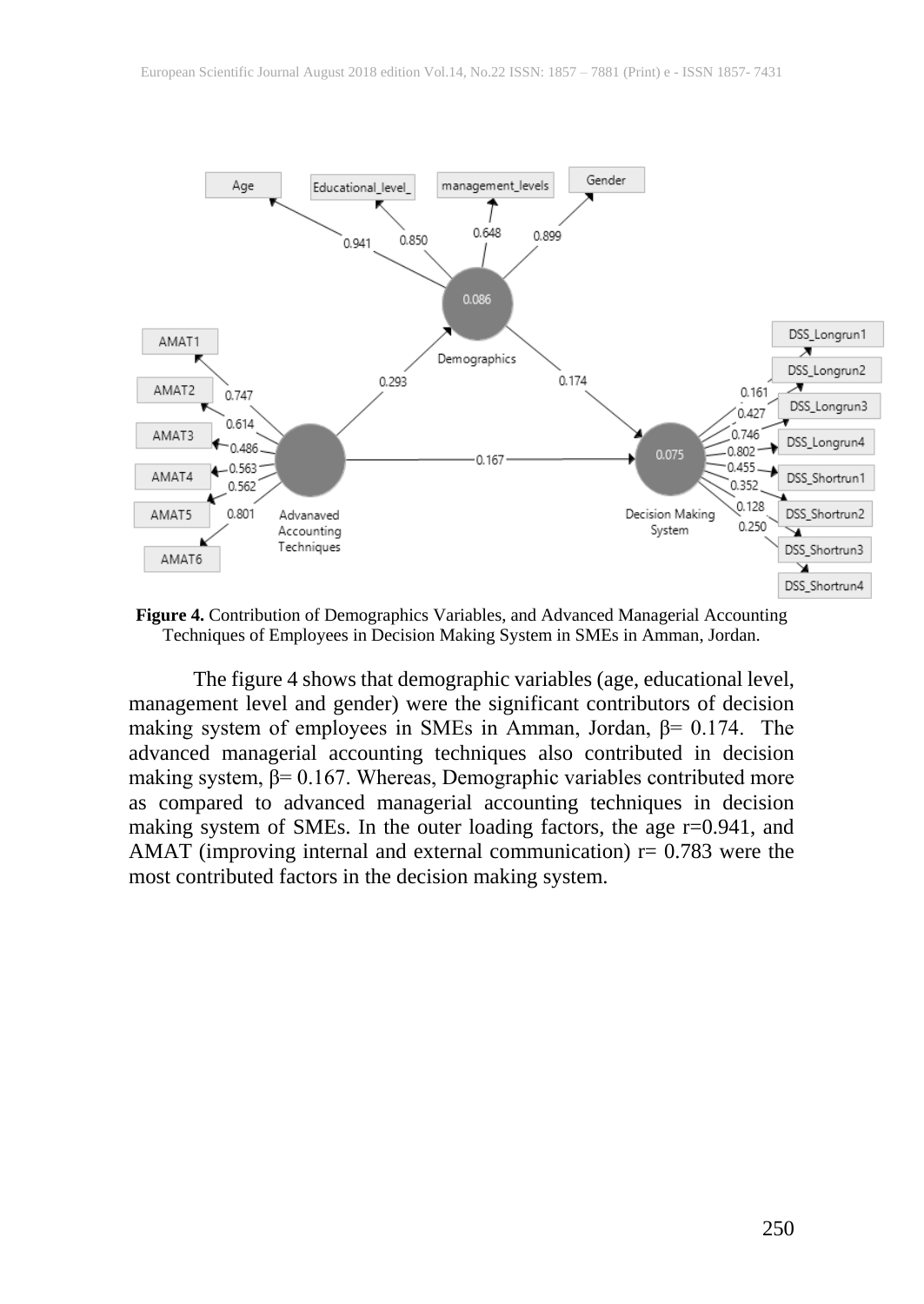

**Figure 5.** Contribution of Demographics Variables, Use of Technology and Advanced Managerial Accounting Techniques of Employees in Decision Making System in SMEs in Amman, Jordan.

The figure 5 shows that variations were observed when use of technology was added in the model. The level of decision making system in employees was enhanced from 0.075 to 0.103. The contribution of demographic variables (age, school, and gender) were raised in decision making system,  $\beta$ = 0.108 and advanced managerial accounting techniques significantly contributed in demographic variables,  $\beta$ = 0.293. Whereas, use of technology more contributed to decision making system  $\beta$ = 0.197 as compared to advanced managerial accounting techniques to decision making system  $\beta$ = 0.067. In the outer loading factors, age r=0.924, AMAT (planning the future strategies, tactics, and current activities) r=0.765, use of technology 5 (the technology created facilitate the flow information to development the MAT) r=0.785 were the most significant factors observed in decision making system.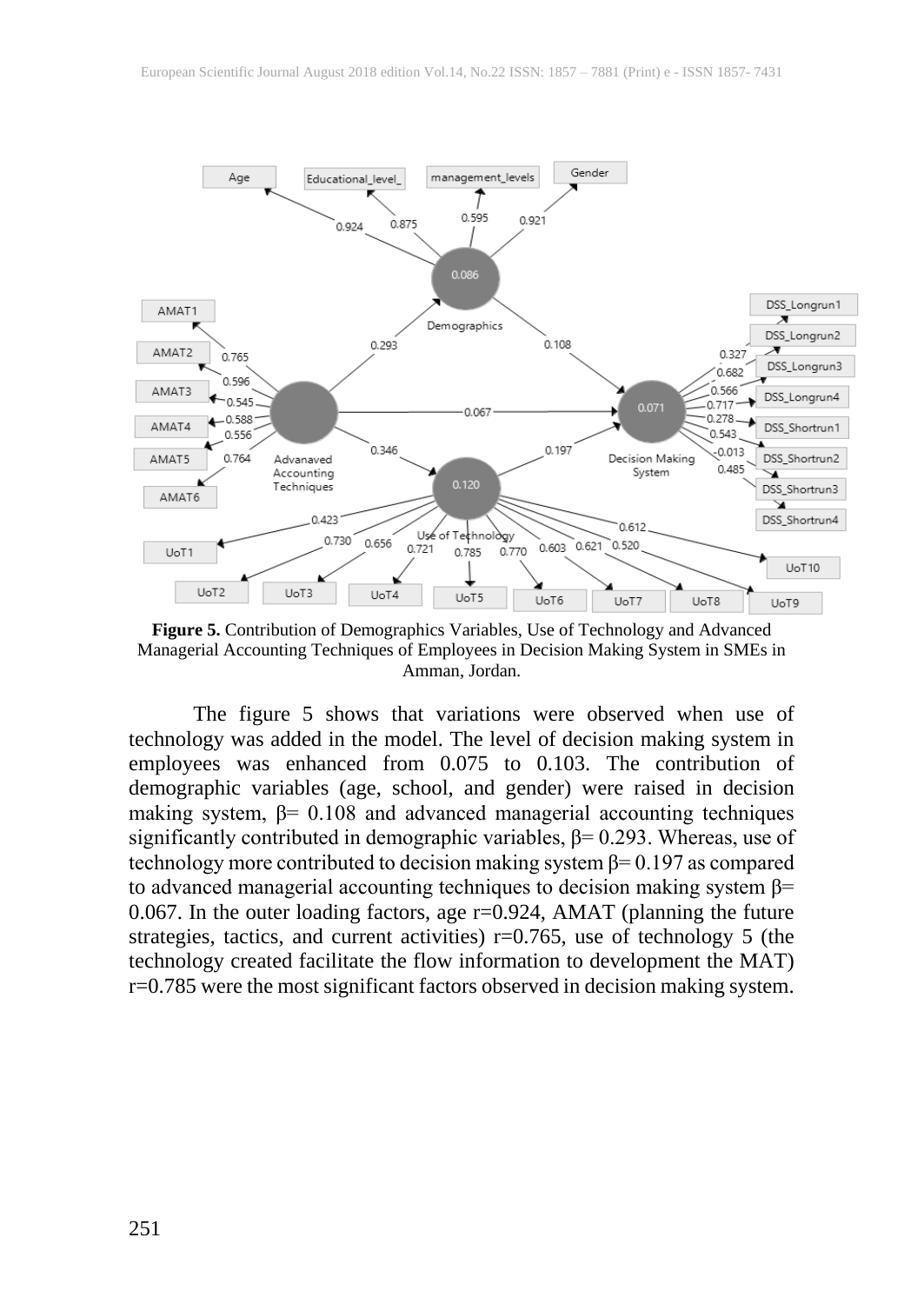

**Figure 6.** Contribution of Demographics Variables, Financial Controlling System and Advanced Managerial Accounting Techniques of Employees in Decision Making System in SMEs in Amman, Jordan.

The figure 6 shows that variations were observed when financial controlling system was added in the model. The level of decision making system in employees was enhanced from 0.075 to 0.102. The contribution of demographic variables (age, school, and gender) were raised in decision making system,  $\beta$ = 0.028. Whereas, financial controlling system more contributed to decision making system  $\beta$ = 0.278 as compared to advanced managerial accounting techniques to decision making system  $\beta$ = 0.086. In the outer loading factors, age r=0.925, AMAT (planning future strategies, tactics, and operations  $r=0.775$ , financial controlling system (contract controlling) r=0.700 were the most significant factors observed in decision making system.

#### **Conclusion:**

The research affirmed the considerable effects of modern managerial accounting techniques and demographics; gender, management level, age and education on the decision support system in SMEs of Amman. The results of the study were agreed with (Al Mansoor, 2010; Zumlot, 2013), which affirmed on considerable effects of modern managerial accounting techniques on the decision support system in SMEs. In addition, the present research concluded that the importance of the use of technology. The results of the study were agreed with Pepe (2011) which indicate that technology effect strengthened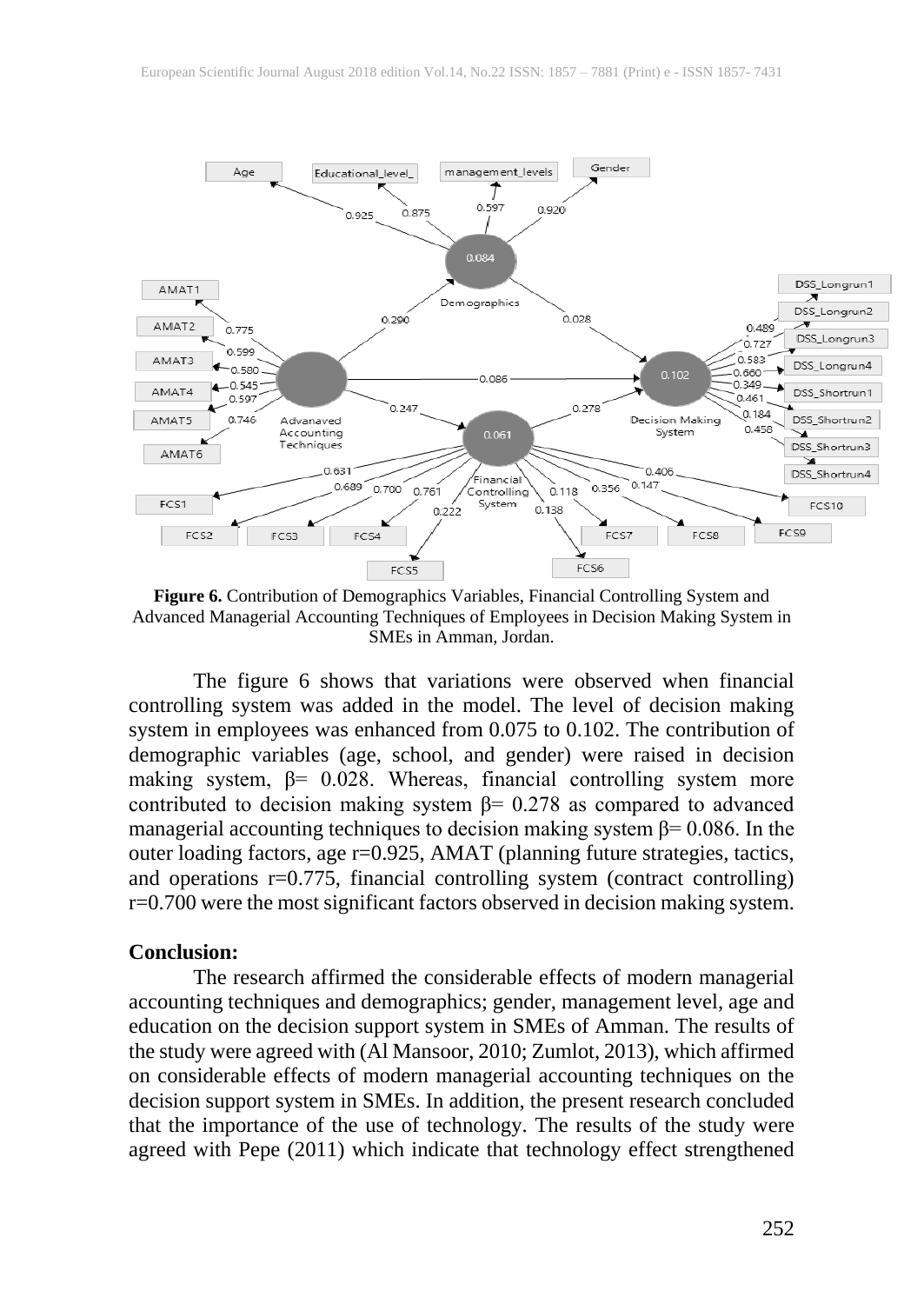administrative accounting capabilities to interpret data efficiently and effectively. The research also established that there was no significant gender, management levels, and age difference in managers working in SMEs in Amman, Jordan on the financial controlling system, but significant on the financial controlling system in employees working in SMEs in Amman, Jordan. Whereas, the education levels were a significant contributor of managers and employees in the financial controlling system on the decision support system. The results of the study were agreed with Al & McLellan (2011) which indicate that there is significant impact to the financial controlling system on managerial accounting techniques.

It is recommended that:

- The application of accounting management techniques is very important in decision-making with view to survive and expansion in the light of the complex and changing environment.
- The managements of organizations realize the significance of the utilization and application of advanced technology for accomplishing the objectives of these organizations and their prosperity and development in the business sectors.
- The organizations also realize the importance of the financial controlling system, to keep the organization equipped with modern techniques of accounting.

# **References:**

- 1. AbdulHussien, H. M., & Hamza, S. A. D. I. K. (2012). Strategic Management Accounting Techniques in Romanian Companies: An Empirical Study. *Studies in Business & Economics*, *7*(2).
- 2. Ahmad, K. (2012). The use of management accounting practices in Malaysian SMEs. Available at: https://ore.exeter.ac.uk/repository/handle/10036/3758.
- 3. Al Mansoor, J. (2010). Management accounting techniques and requirements of strategic management: available at: http://mtechnicb.alafdal.net/t26-topic [18 September 2010].
- 4. Al, S. F. A., & McLellan, J. D. (2011). Management Accounting Practices in Egypt--A Transitional Economy Country. *Journal of Accounting, Business & Management*, *18*(2).
- 5. Al-Khfsh, A. (2015). Small and Medium Enterprises challenges and Solutions. Ammon News. Available at: http://www.ammonnews.net/article/226721.
- 6. Al-Omiri, M., & Drury, C. (2007). A survey of factors influencing the choice of product costing systems in UK organizations. *Management accounting research*, *18*(4), 399-424.